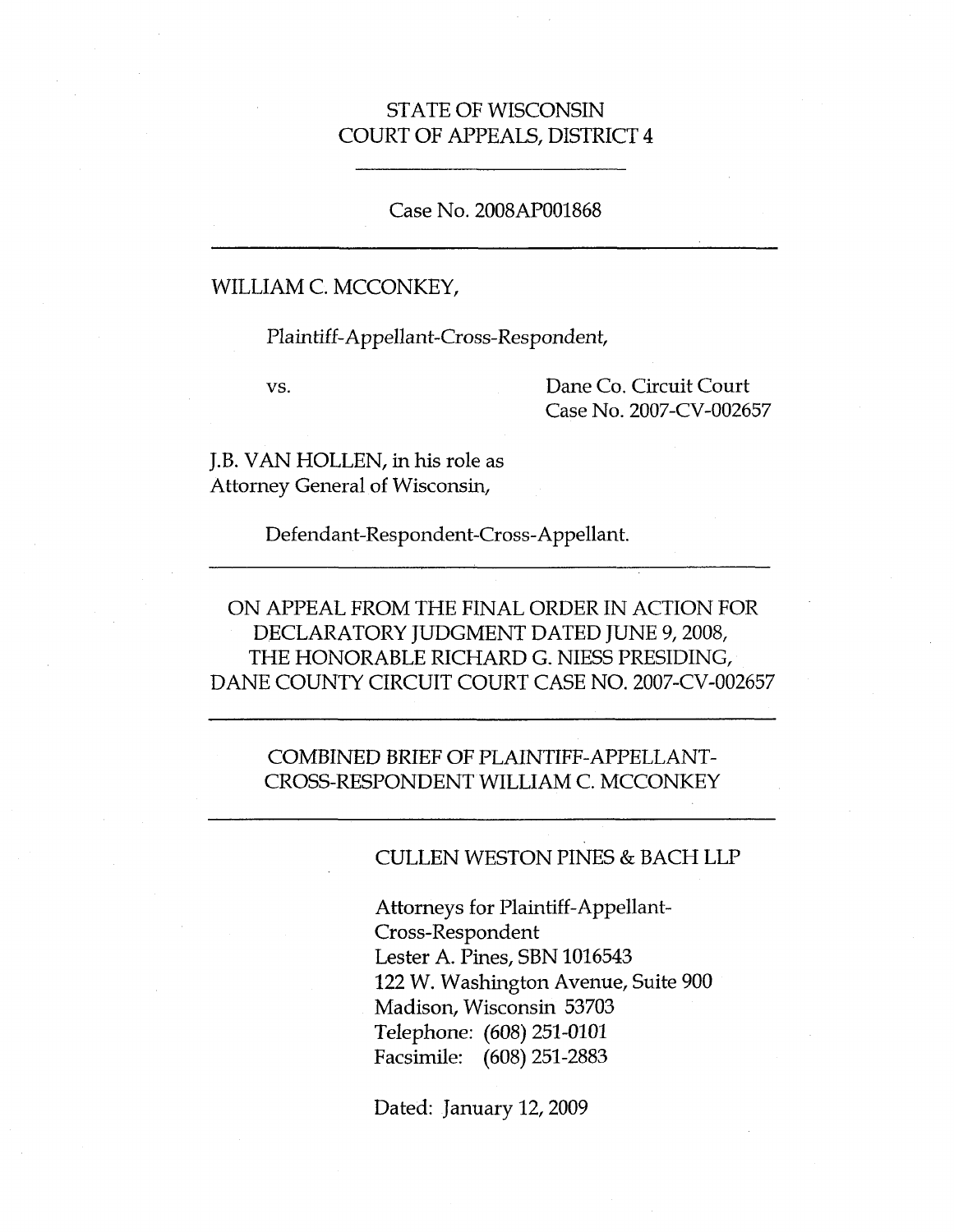## TABLE OF CONTENTS

 $\mathcal{A}^{\mathcal{A}}$ 

|      |           | <u>Page</u>                                                                                                                                          |  |
|------|-----------|------------------------------------------------------------------------------------------------------------------------------------------------------|--|
|      |           |                                                                                                                                                      |  |
|      |           |                                                                                                                                                      |  |
| I.   |           | THE ATTORNEY GENERAL INCORRECTLY<br>STATES THE ALLEGED PURPOSE OF THE<br>-1                                                                          |  |
|      | A.        | The Phrase "Traditional Marriage" Is Not<br>Found In The Legislation That Led To<br>The Submission Of The "Marriage<br>Amendment" To The Voters<br>1 |  |
|      | <b>B.</b> | The Three Part Test Cited By The<br><b>Attorney General Is Not Used To</b><br>Determine The Purpose Of A Proposed<br>4                               |  |
| II.  |           | THE ATTORNEY GENERAL IGNORES THE<br>TWO STEP PROCESS FOR THE ANALYSIS OF                                                                             |  |
| III. |           | CASES FROM OTHER STATES ARE INTERESTING,                                                                                                             |  |
| IV.  |           |                                                                                                                                                      |  |
|      |           |                                                                                                                                                      |  |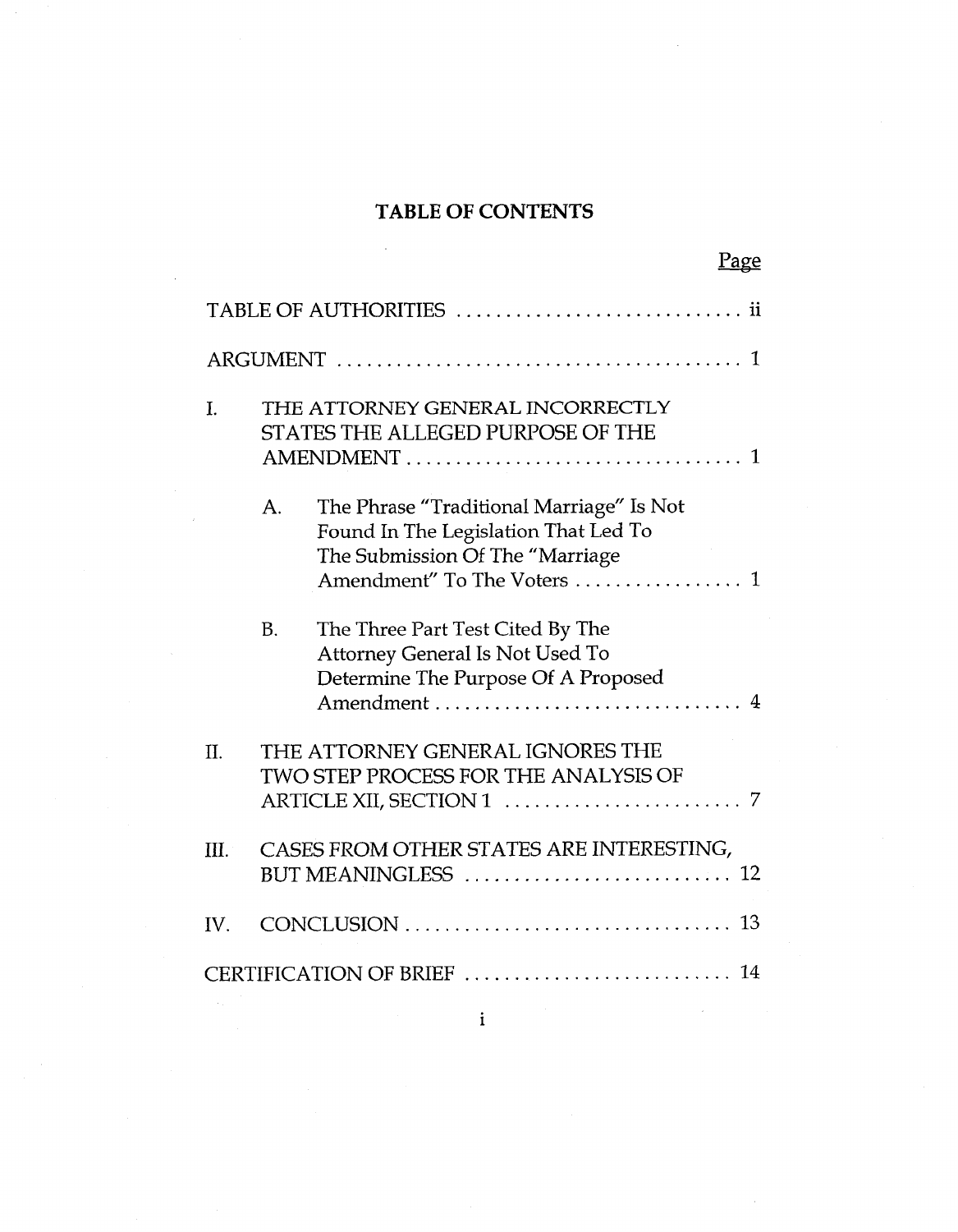## **TABLE OF AUTHORITIES**

Page

# **Cases:**

| Dairyland Greyhound Park v. Doyle,                                        |
|---------------------------------------------------------------------------|
| 2006 WI 107, 19, 295 Wis 2d 1 719 N.W. 2d 408  4                          |
| Milwaukee Alliance Against Racist & Political Repression v.               |
| Elections Bd. of Wis.,                                                    |
| 106 Wis. 2d 593, 317 N.W.2d 420 (1982)  7-10                              |
| State ex rel. Hudd v. Timme,                                              |
| 54 Wis. 318, 11 N.W. 785 (1882) $\ldots \ldots \ldots \ldots \ldots$ 7-10 |
| State ex rel. Kalal v. Circuit Court,                                     |
| 2004 WI 58, ¶ 44, 271 Wis.2d 633, 681 N.W.2d 110 6                        |
| State ex rel. Thomson v. Zimmerman,                                       |
|                                                                           |
|                                                                           |
| <b>Wisconsin Statutes</b>                                                 |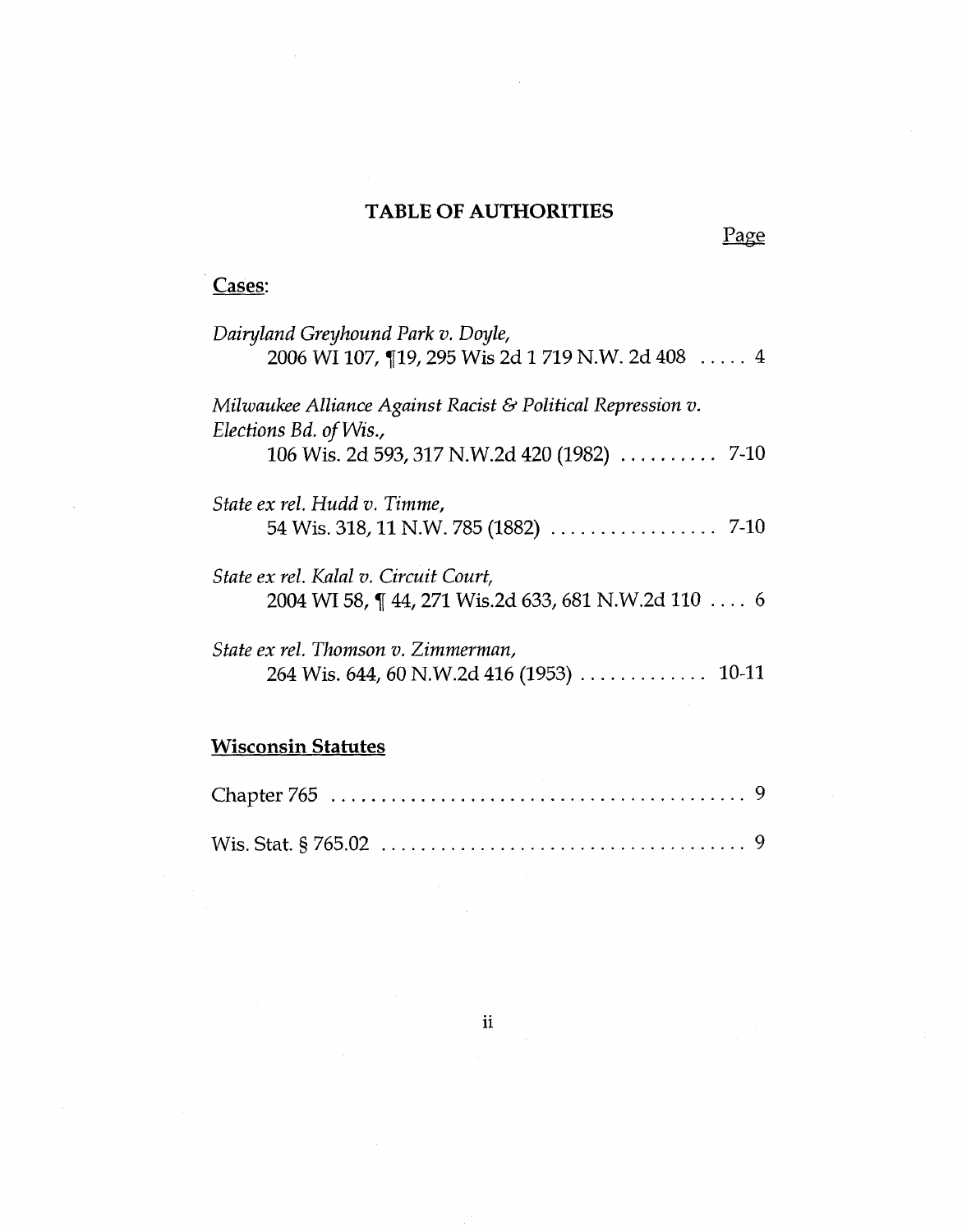## **Wisconsin Constitution**

 $\ddot{\phantom{a}}$ 

## **Other Authorities**

| The Bible (King James version); Ephesians 5:22-5:24 2 |  |
|-------------------------------------------------------|--|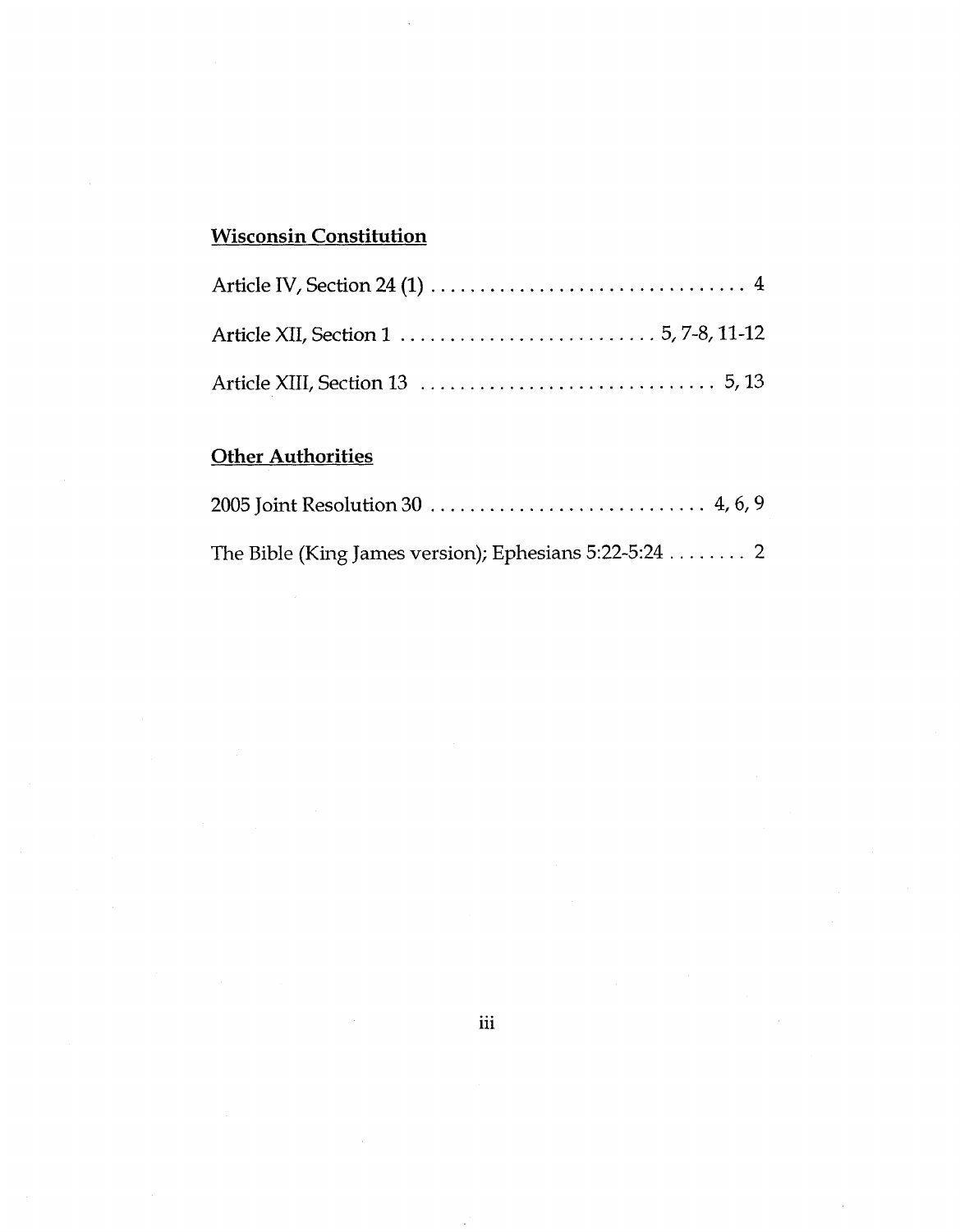#### **ARGUMENT**

### **I. THE ATTORNEY GENERAL INCORRECTLY STATES THE ALLEGED PURPOSE OF THE AMENDMENT.**

**The Phrase "Traditional Marriage" Is Not Found In The Legislation That Led To The Submission Of The "Marriage Amendment" To The Voters. A.**

The Attorney General states that the purpose of the "marriage" amendment was "the preservation and protection of the unique and historical status of traditional marriage," referring as its sole source for that assertion the statement made by the circuit court in rendering its oral decision. (Attorney General's Brief, p. 8) There is nothing that was supplied to the circuit court and there is nothing that has been supplied to this Court showing that the legislature at any time stated that the purpose of the amendment was "the preservation and protection of the unique and historical status of traditional marriage."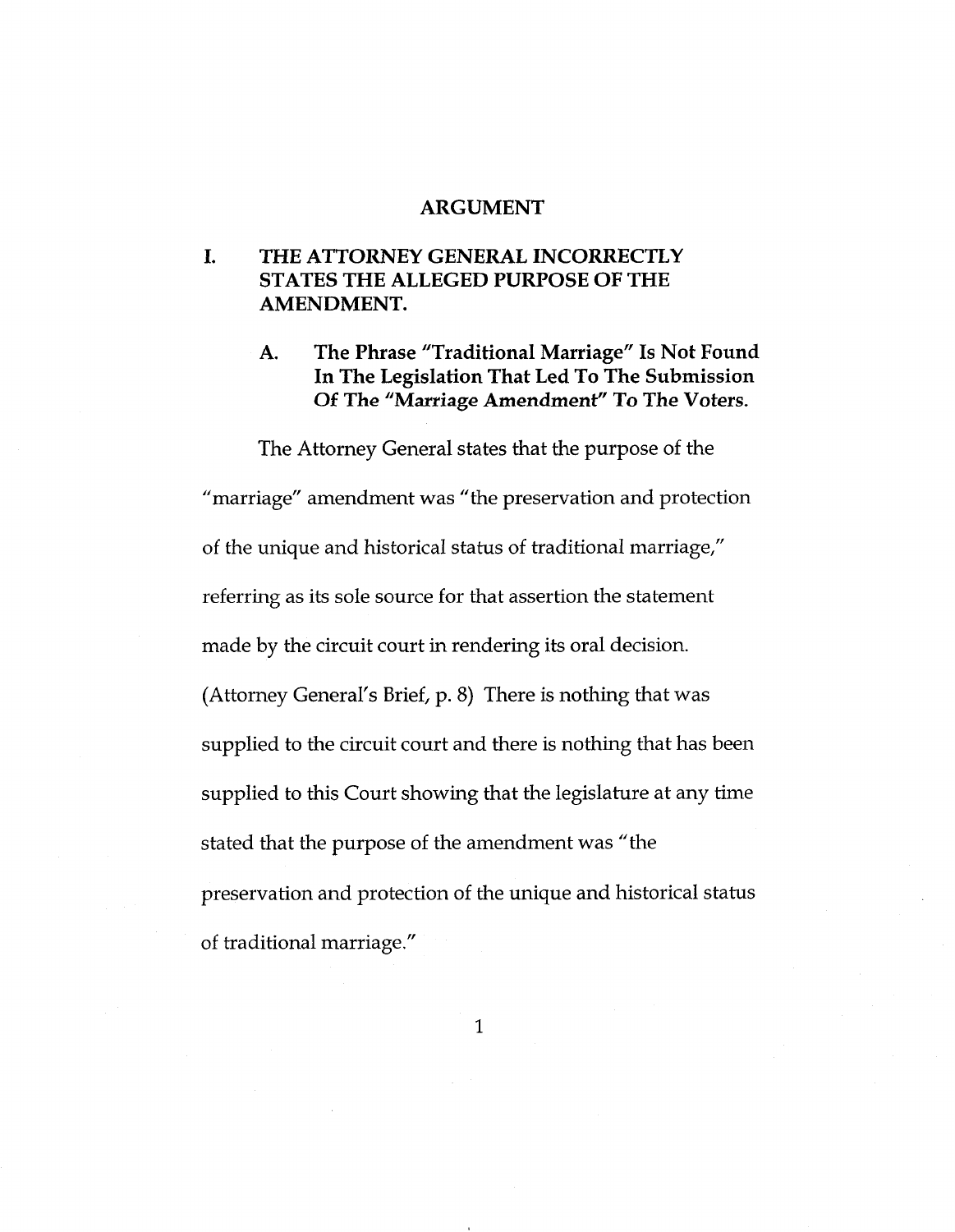Moreover, the Attorney General has not even suggested a definition of "traditional marriage." Does "traditional marriage" mean a marriage as referred to in the New Testament in which wives are to be subservient to their husbands? *(Wives, submit yourselves unto your own husbands, as unto the Lord. For the husband is the head ofthe wife, even as Christ is the head ofthe church: and he is the saviour ofthe body. Therefore as the church is subject unto Christ, so let the wives be to their own husbands in every thing.* The Bible (King James version); Ephesians 5:22-5:24) Does "traditional marriage" mean a marriage in which the husband controls the property of his wife? Does it mean <sup>a</sup> marriage in which <sup>a</sup> husband may have forcible sexual relations with his wife? Is it <sup>a</sup> marriage in which a husband may beat his wife without fear of prosecution? Is it a marriage where the husband is employed and the wife manages the household and cares for children?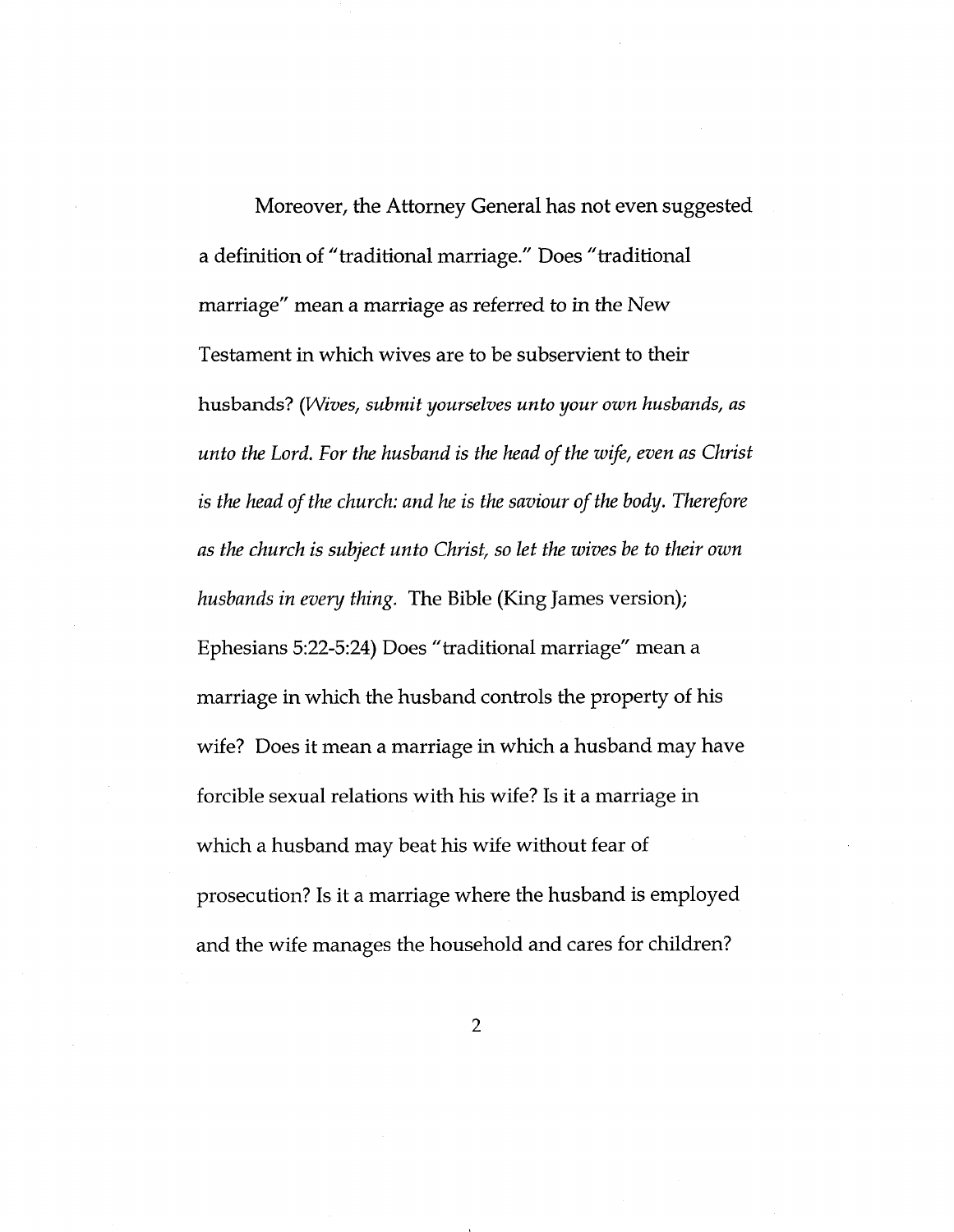In fact, no one even knows what the phrase "traditional marriage" means. The legislature did not use it when it proposed the "marriage amendment." The phrase is a chimera. It is <sup>a</sup> diversion. It is <sup>a</sup> loaded phrase used by politicians of a certain ilk as a part of a wedge strategy based on the belief that a substantial part of the voting public will respond to proposals favoring guns, supporting God and opposing gays ("the guns, God and gays" strategy). The claim by the Attorney General and the amicus that the amendment was adopted to defend "traditional marriage" is part of that strategy. It has no place in <sup>a</sup> serious discussion about the manner in which the referendum on the proposed amendment was put before the voters.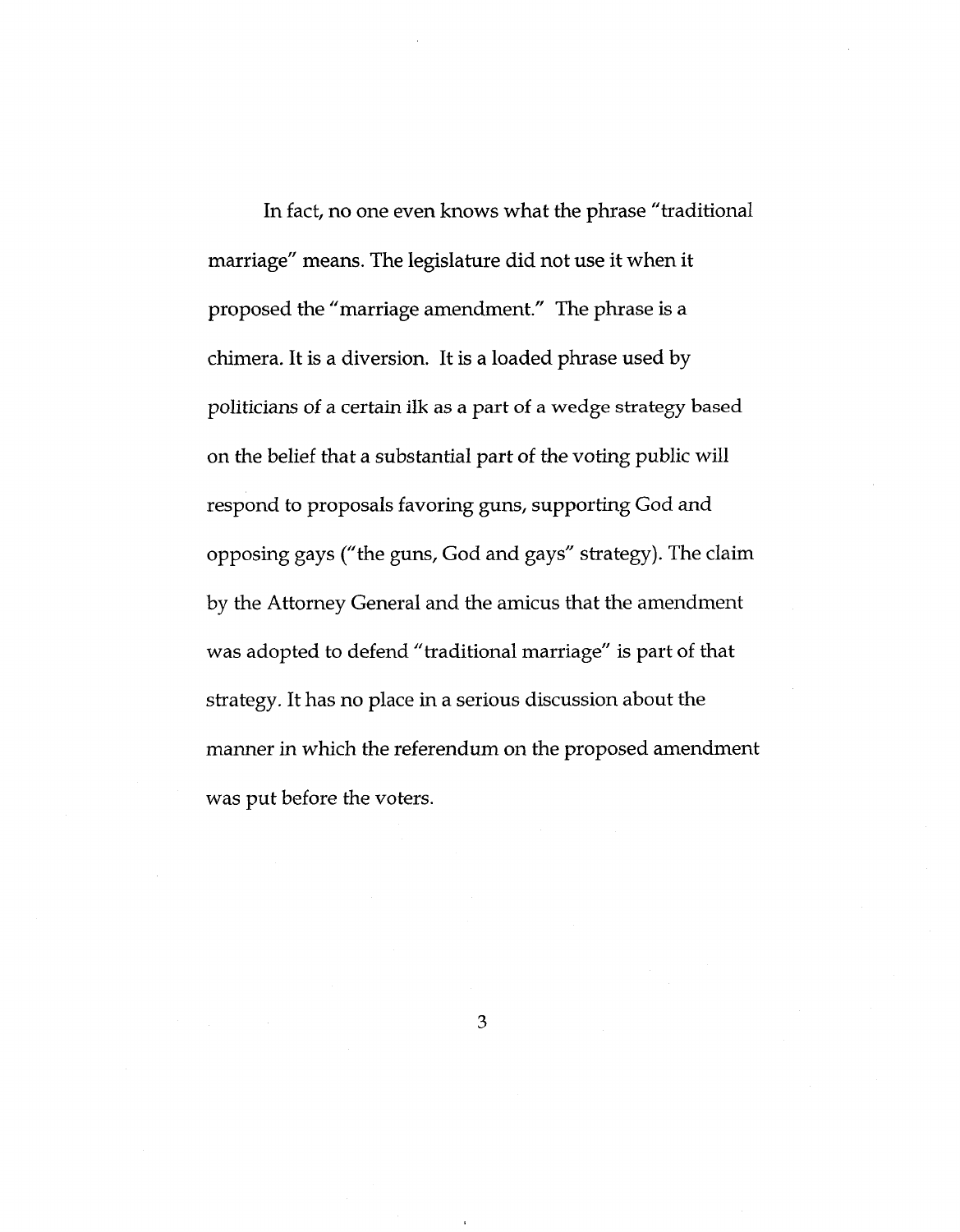### **B. The Three Part Test Cited By The Attorney General Is Not Used To Determine The Purpose Of A Proposed Amendment.**

The Attorney General cites to *Dairyland Greyhound Park v. Doyle,* 2006 WI 107, 119, 295 Wis 2d 1 719 N.W. 2d 408 to support his assertion that the Court may look beyond the 2005 Joint Resolution 30 and from extraneous sources determine the purpose of the amendment. That case does not support the Attorney General's claim. *Dairyland* considered legality of certain Indian gaming compacts in light of the adoption of Article IV, Section 24 (1) of the Wisconsin Constitution. To make that determination, the Supreme Court had to interpret the substance of Article IV, Section 24 and construe it. When doing that, the Supreme Court applied the well-known test for construing constitutional amendments described in *Dairyland:*

19 The purpose of construing a constitutional amendment is to give effect to the intent of the framers and of the people who adopted it. *State v. Cole,* <sup>2003</sup> WI 112, f 10, <sup>264</sup> Wis.2d 520, <sup>665</sup> N.W.2d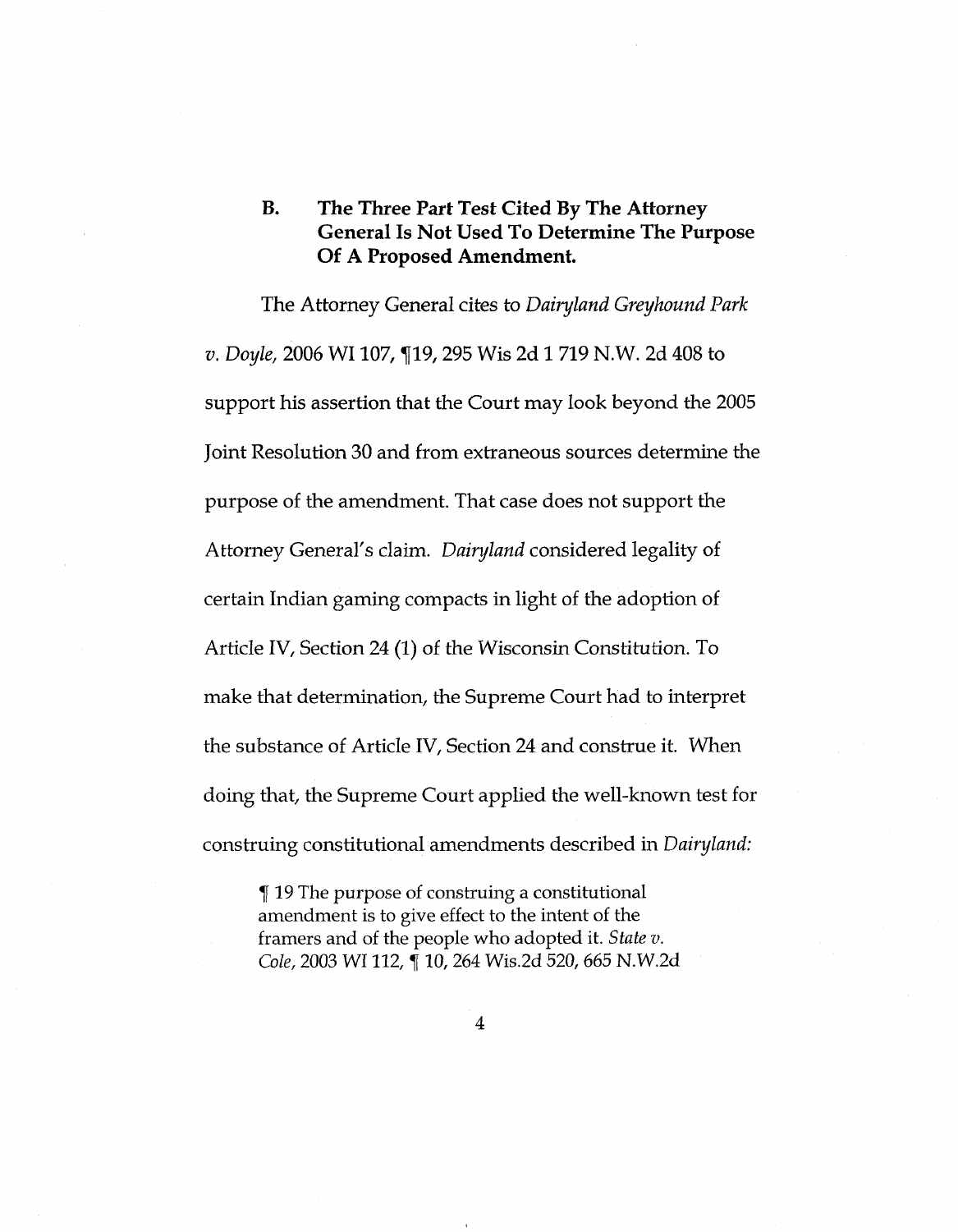328 (citations omitted). Constitutions should be construed so as to promote the objects for which they were framed and adopted. Id. "The constitution means what its framers and the people approving of it have intended it to mean, and that intent is to be determined in the light of the circumstances in which they were placed at the time[.]" *State ex rel., Bare v. Schinz,* 194 Wis. 397,404,216 N.W. 509 (1927) (citation omitted). We therefore examine three primary sources in determining the meaning of a constitutional provision: the plain meaning, the constitutional debates and practices of the time, and the earliest interpretations of the provision by the legislature, as manifested through the first legislative action following adoption. *Schilling v. Wisconsin Crime Victims Rights Bd., 2005 WI 17, ¶ 16, 278 Wis.2d 216,* 692 N.W.2d 623 (citing *Wisconsin Citizens Concerned for Cranes & Doves v. DNR,* <sup>2004</sup> WI 40, f 44, <sup>270</sup> Wis.2d 318, 677 N.W.2d 612; Cole, 264 Wis.2d 520, ¶ 10,665 N.W.2d 328). See also *Thompson v. Craney,* 199 Wis.2d 674, 680, 546 N.W.2d 123 (1996) (citations omitted).

Here, this Court is not being asked to construe the substance of the adopted amendment. Article XIII, Section 13. It is reviewing the proposed referendum question adopted by <sup>2005</sup> Joint Resolution 30 to determine if that question violated Article XII, Section <sup>1</sup> of the Wisconsin Constitution. The Joint Resolution is legislation, not a constitutional amendment.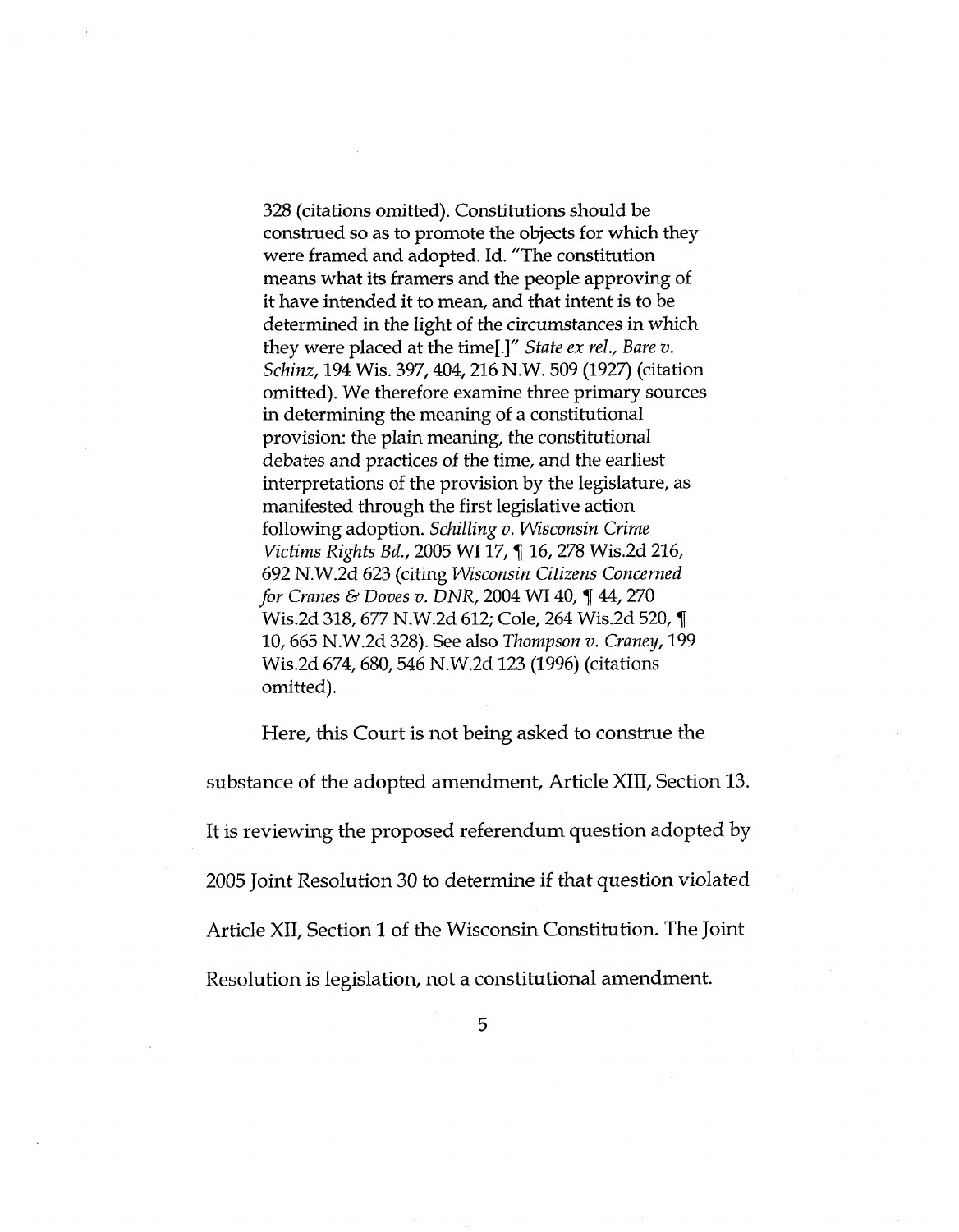Thus, the rules for the interpretation of legislation apply, not the rules for the construction of a provision of the constitution. If the legislation is not ambiguous, the courts may not use extraneous evidence or information to interpret it, most certainly neither its legislative history nor the statements of legislators made about it and reported in the media. *State ex rel. Kalal v. Circuit Court,* <sup>2004</sup> WI58, f 44, <sup>271</sup> Wis.2d 633, <sup>681</sup> N.W.2d 110.

The indisputable fact is this: 2005 Joint Resolution 30 described the purpose of the proposed amendment: to define marriage by "providing that only a marriage between one man and one woman shall be valid or recognized as a marriage in this state." The proposed amendment far exceeded that purpose.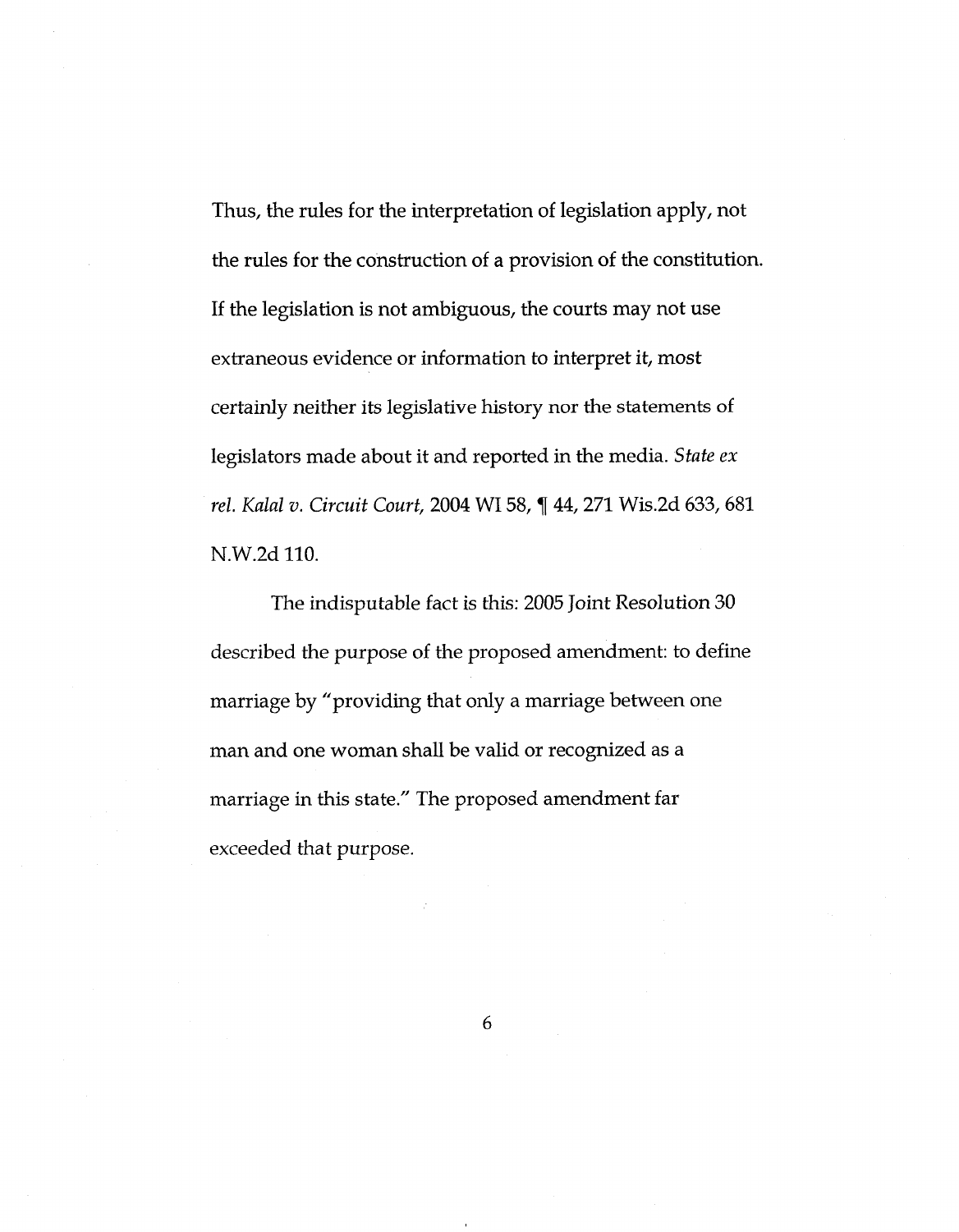### **II. THE ATTORNEY GENERAL IGNORES THE TWO STEP PROCESS FOR THE ANALYSIS OF ARTICLE XII, SECTION 1.**

The Attorney General ignores the two step analysis of Article XII, Section 1 claims set out by Appellant. (Appellant's Brief, pp.15-27) Instead, he focuses on a "general purpose" argument and claims that the amendment accomplishes such a purpose. He makes that argument because it allows him to avoid the thorough analysis of a amendment that both *State ex rel. Hudd v. Timme,* 54 Wis. 318,11 N.W. 785 (1882) and *Milwaukee Alliance Against Racist & Political Repression v. Elections Bd. ofWis.,* 106 Wis. 2d 593,317 N.W.2d 420 (1982) require. Appellant will not repeat its analysis of the steps that this Court must take to properly analyze this proposed referendum question under *Hudd* and *Milwaukee Alliance.* Suffice it to say that the Attorney General did not suggest that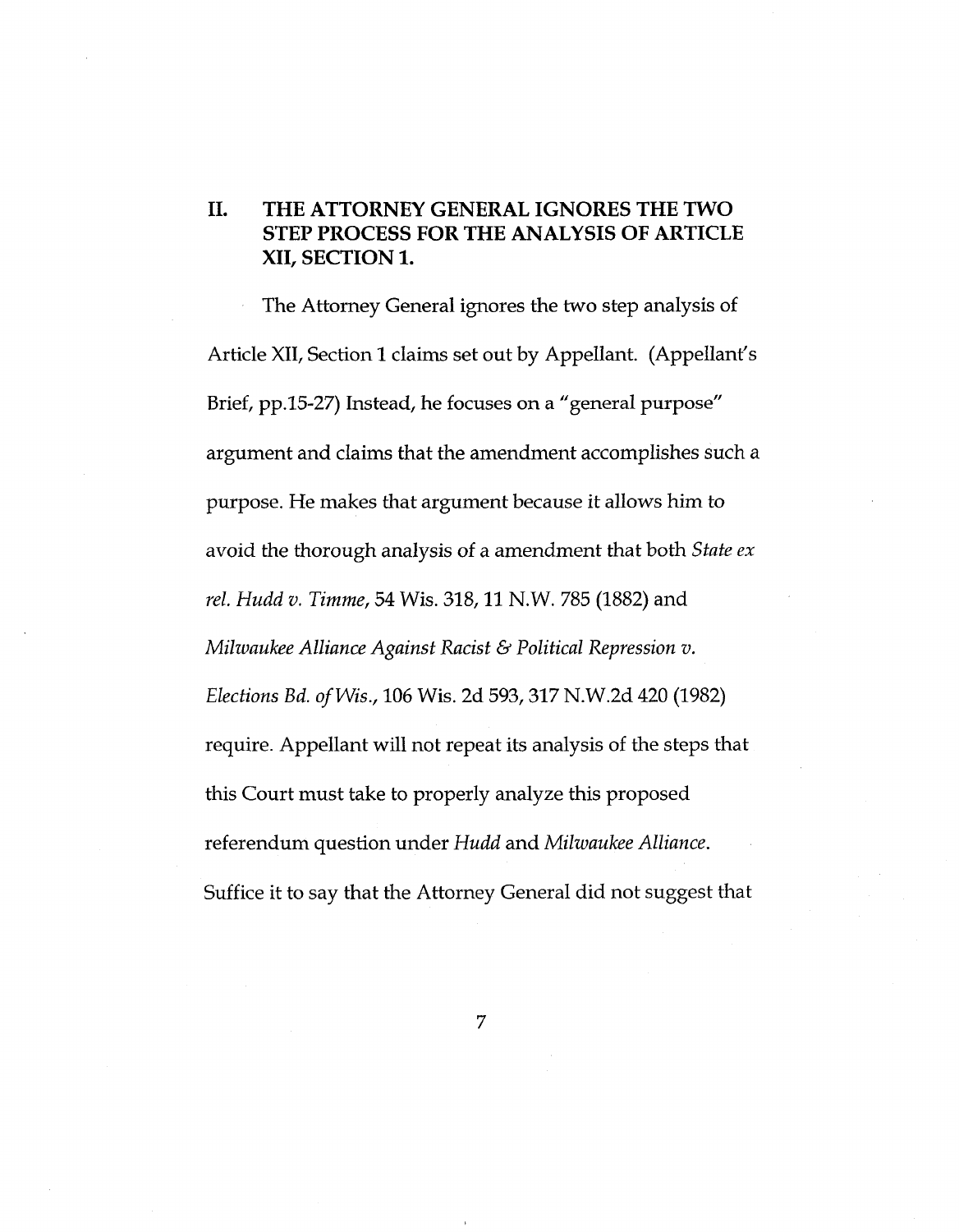the Appellant's explanation of those steps was wrong; he merely ignored Appellant's analysis.

However, even under the more truncated analysis suggested by the Attorney General, the proposed referendum question violate Article XII, Section 1. *Hudd* and *Milwaukee Alliance* both discussed and analyzed amendments which created comprehensive schemes to change existing sections of the Wisconsin Constitution: *Hudd* reviewed a change from an annual to a biennial legislature; *Milwaukee Alliance* reviewed a change from bail to conditions of release. By necessity, those comprehensive schemes had within them subparts that, if not adopted as a whole, would have destroyed the broad change in the constitution that the legislature was submitting to the voters.

The marriage amendment, however, was not a change to an existing section of the constitution. Nor did it purport to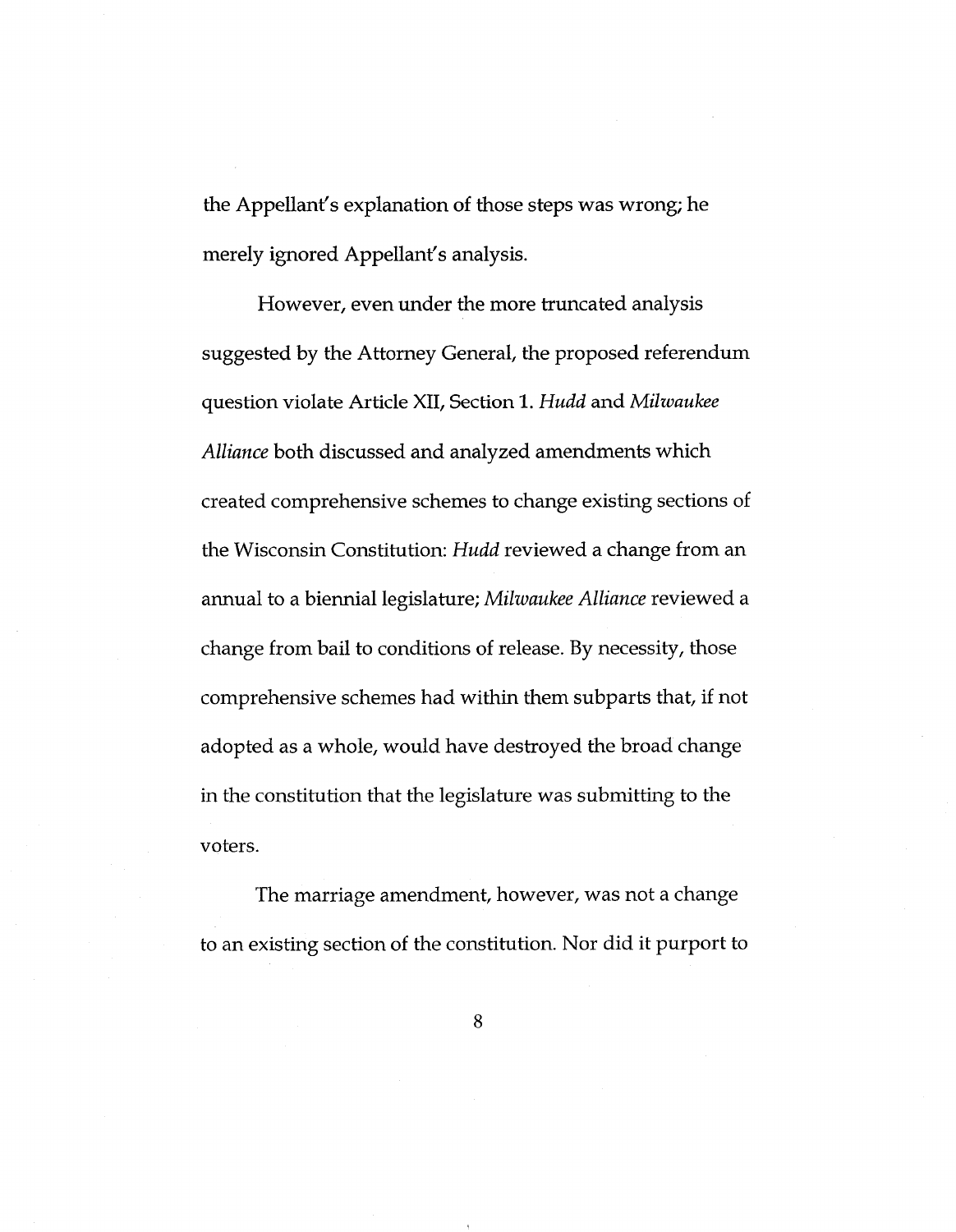be a comprehensive scheme to restructure the law on marriage in Wisconsin, as *Milwaukee Alliance* did regarding bail and *Hudd* did as to legislative sessions. The legislature was well aware when it adopted <sup>2005</sup> Joint Resolution 30, that Chapter 765, entitled "Marriage," provided a comprehensive explanation of marriage and its meaning.

By no means were the two parts of the amendment proposed in that resolution intended to create a comprehensive scheme to supplant the details of Chapter 765. The amendment touched only one part of Chapter 765. It essentially amended Section 765.02 by inserting the words "one man and one woman" in the phrase "marriage is a legal relationship between 2 equal persons, a husband and wife. who owe to each other mutual responsibility and support" so that the law in this state now says that marriage is a "legal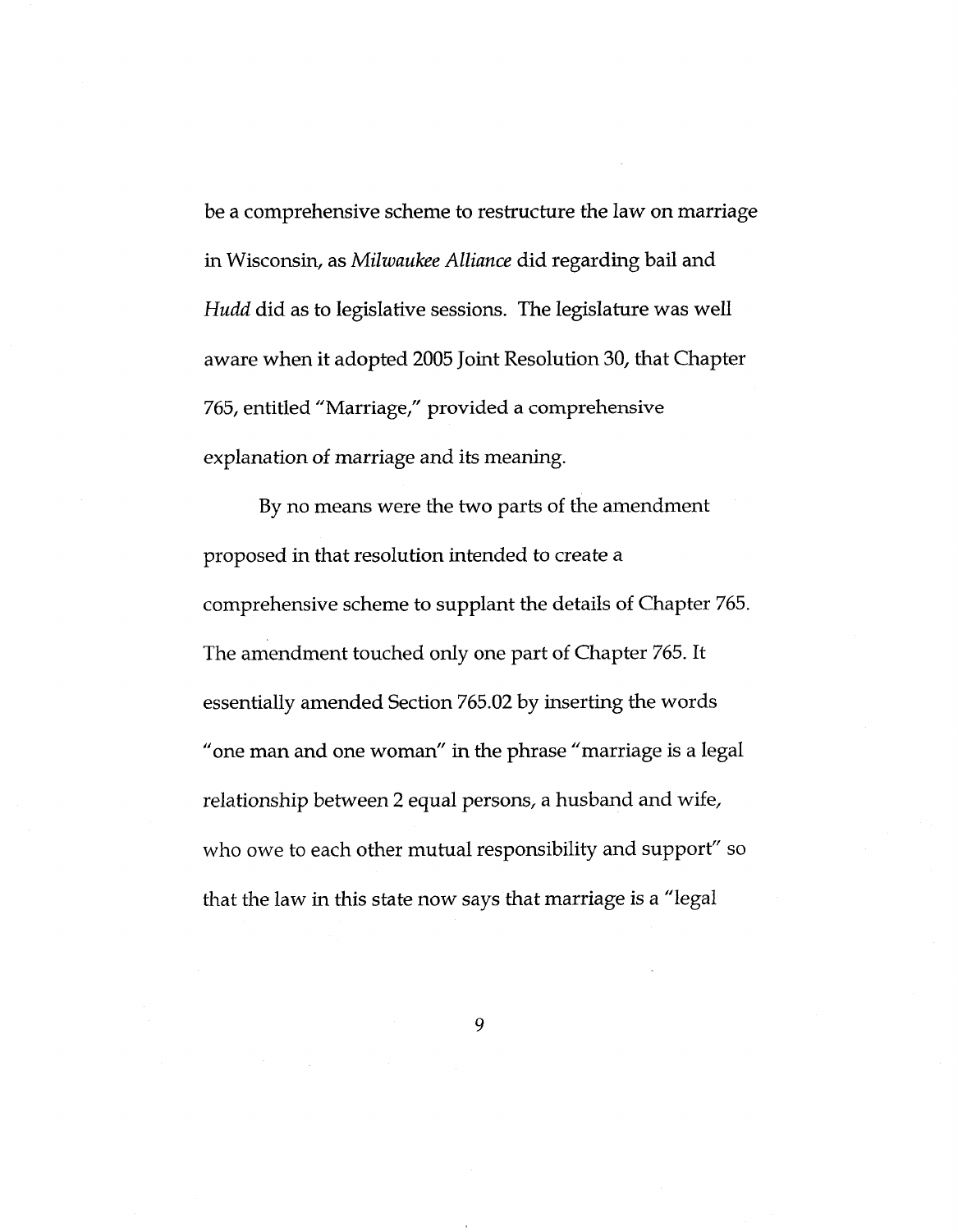relationship between 2 equal persons, one man and one woman..."

Only when the legislature has proposed an amendment which is a comprehensive scheme can the public be asked to adopt a provision that contains multiple questions. In the *Hudd* case, the propositions contained in the move from annual to biennial sessions of the legislature were so intertwined that either they were all adopted or the entire revision to legislative session would have been rendered meaningless. Likewise in *Milzuaukee Alliance* when the proposition completely changed bail, a right already in the constitution, to conditions of release, the voters had to either accept or reject an "all or nothing" package or the revisions would have been rendered meaningless. The proposed amendment in *State ex rel. Thomson v. Zimmerman,* 264 Wis. 644, 60 N.W.2d 416 (1953) was not a "comprehensive scheme."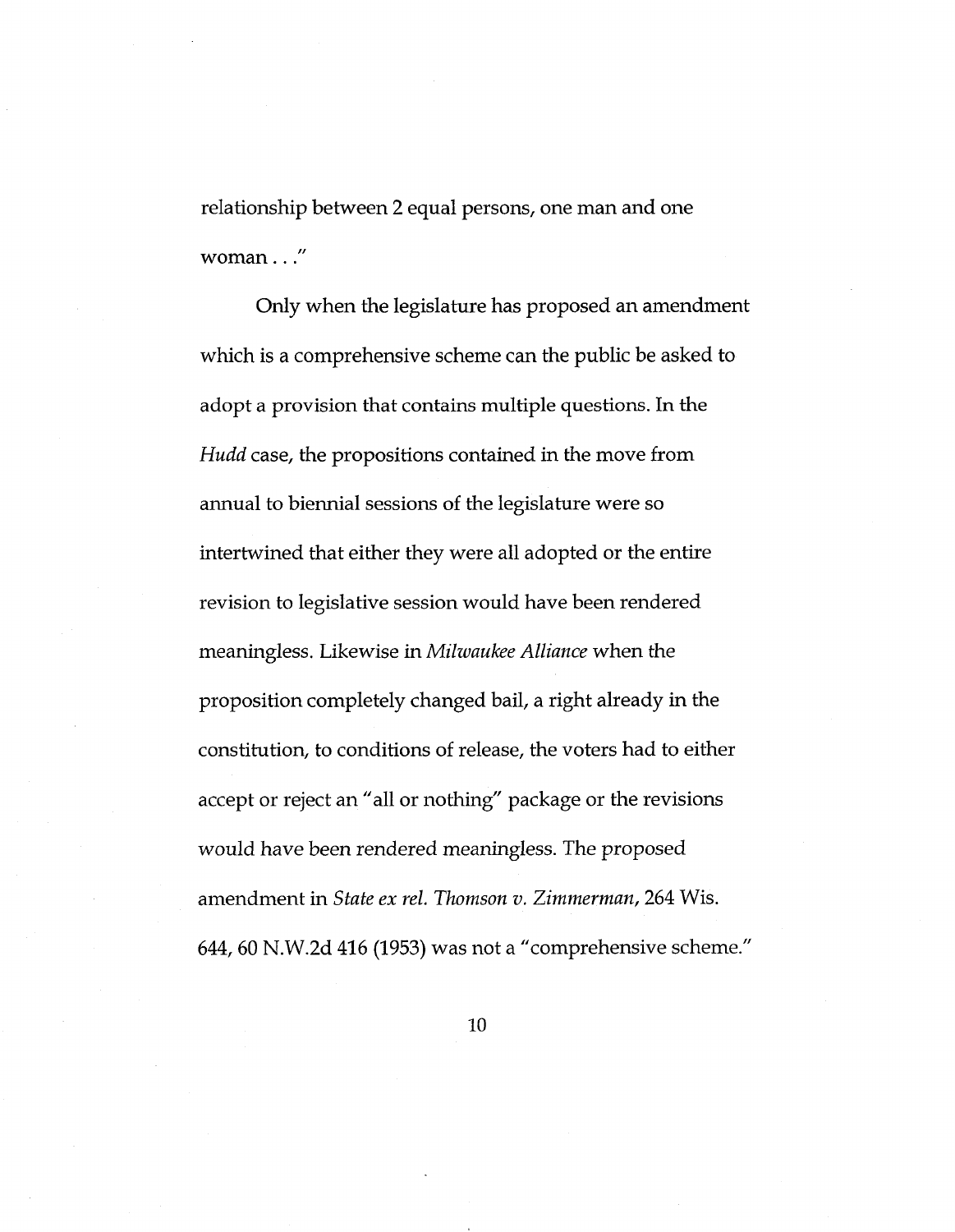It was a set of proposed amendments appeared to be related but were not and that in large part was why the Supreme Court found that proposed referendum to have violated Article XII, Section 1.

With the marriage amendment, the legislature presented an utterly non-comprehensive scheme. Instead, it did precisely what the framers of the constitution wanted to avoid: it tacked onto the definition of marriage <sup>a</sup> permanent prohibition on the extension of legal protections to unmarried individuals. Those concepts are not "two sides of the same coin." They are distinct questions that are not "interrelated." Just as in *State ex rel. Thomson v. Zimmerman,* the provision of the marriage amendment relating to the rights of unmarried individuals has "no bearing on the main purpose of the proposed amendment" which was enacted to define marriage.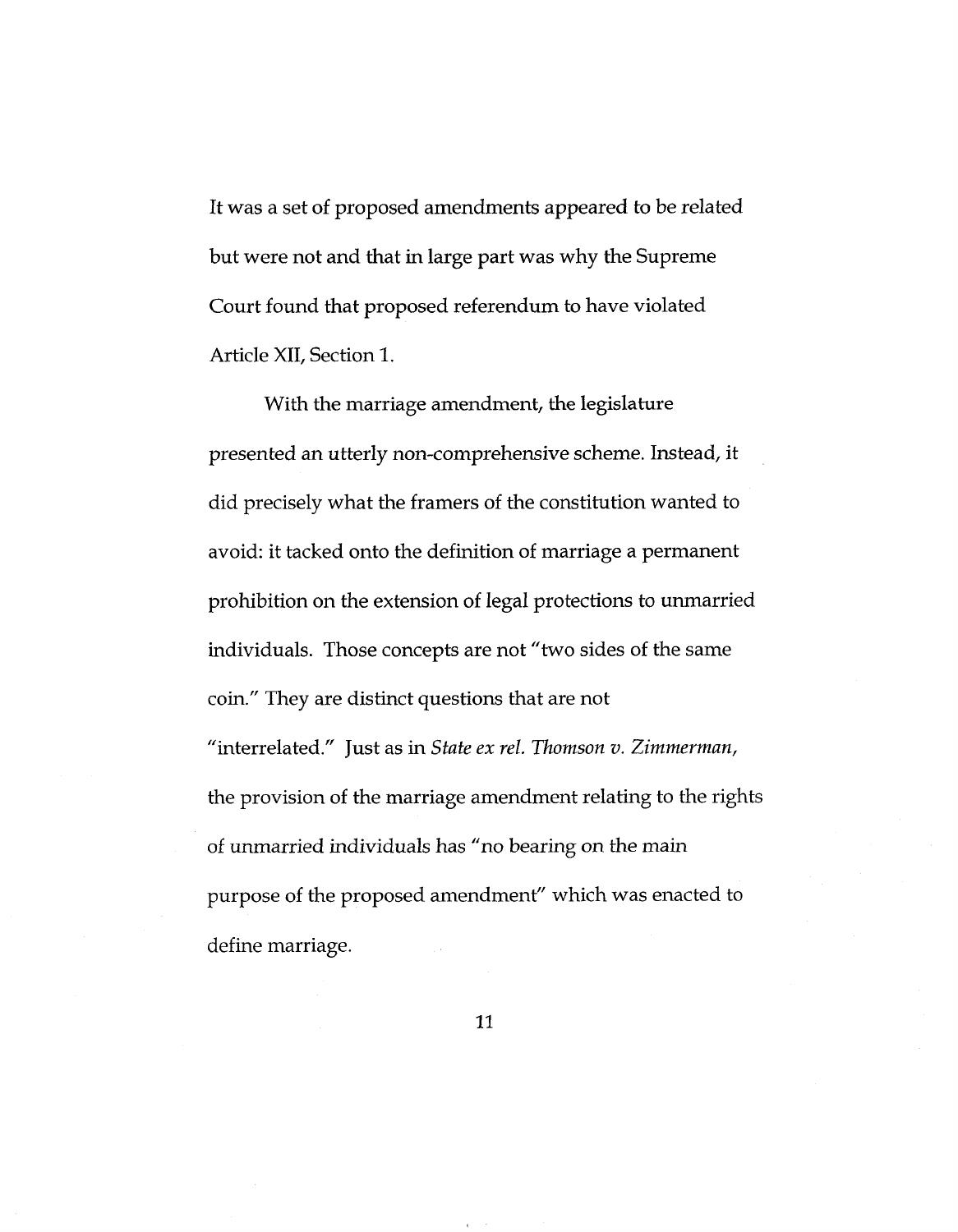The first question to the voters was: do you want the organic law of this state to forever define "marriage" as a legal relationship between "one man and one woman?" The second question asked was: do you want to forever deny your neighbors who live in relationships in which they have committed to one another their mutual responsibility and support any legal protection of their relationships because it falls outside of the definition of marriage? Those two questions are distinct. They have different purposes. They are not by any means "interrelated." Thus, the marriage amendment as submitted to the voters violated Article XII, Section 1 of the Wisconsin Constitution.

### **III. CASES FROM OTHER STATES ARE INTERESTING, BUT MEANINGLESS.**

The cases cited by the Attorney General and the *amicus,* are interesting but ultimately meaningless. This Court should be guided solely by the cases decided in this state interpreting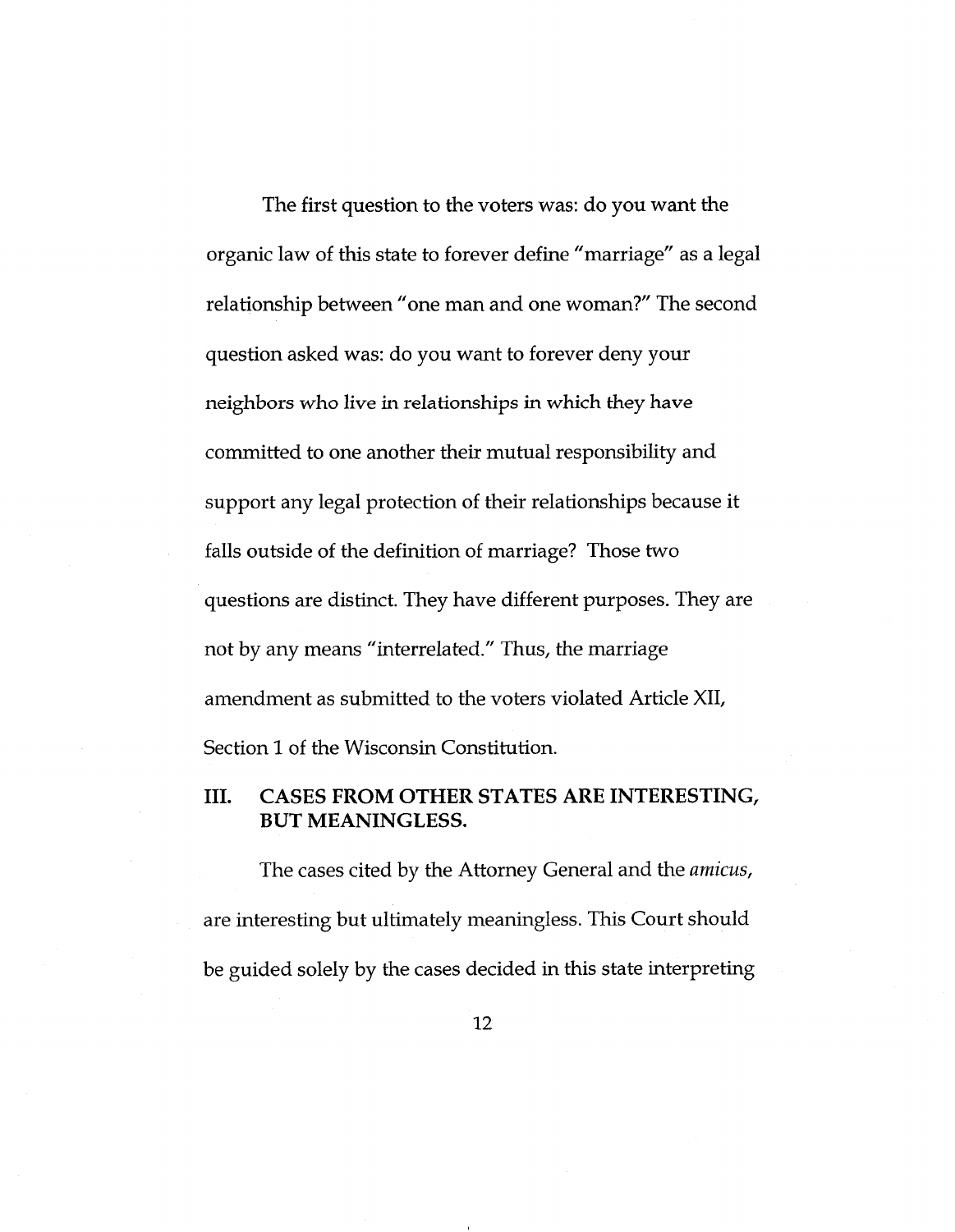our own constitution. And, while we cannot determine how, if at all, the "guns, God and gays" agenda may have influenced the courts in other states, we do know that it certainly will not influence the courts here.

**IV. CONCLUSION**

The judgment of the circuit court should be reversed and Article XIII, Section 13 of the Wisconsin Constitution should be declared unconstitutional and void.

Dated this 12<sup>th</sup> day of January, 2009.

Respectfully submitted:

CULLEN WESTON PINES & BACH LLP

 $By:$ 

Lester A. Pines, SBN 1016543 Attorneys for Plaintiff-Appellant-Cross-Respondent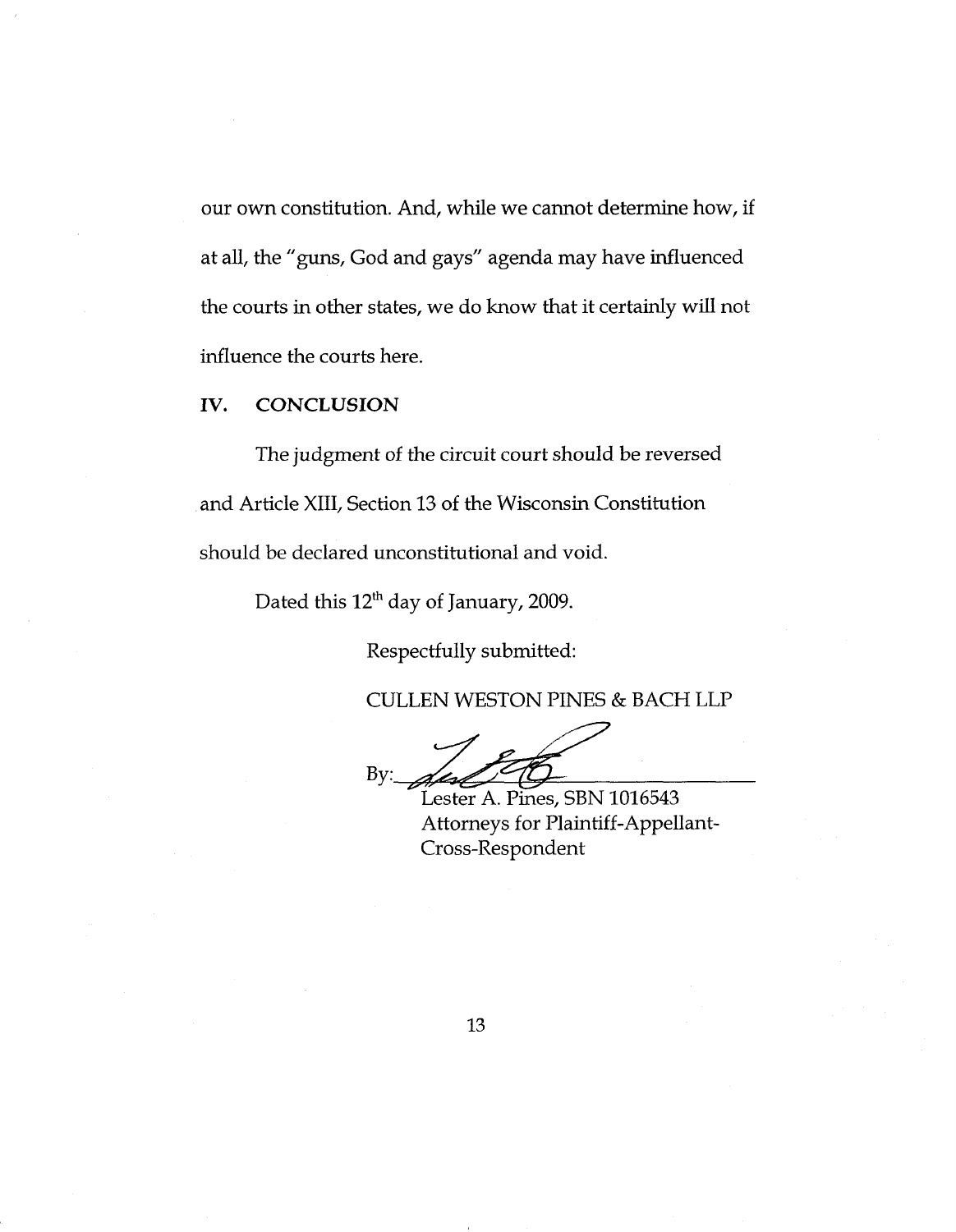### Certification of Brief

**I**

I hereby certify that this brief conforms to the rules contained in s. 809.19(8)(b) and (c) for a brief and appendix produced with a proportional serif font. The length of this brief is 1,867 words.

Lester A. Pines, SBN 01016543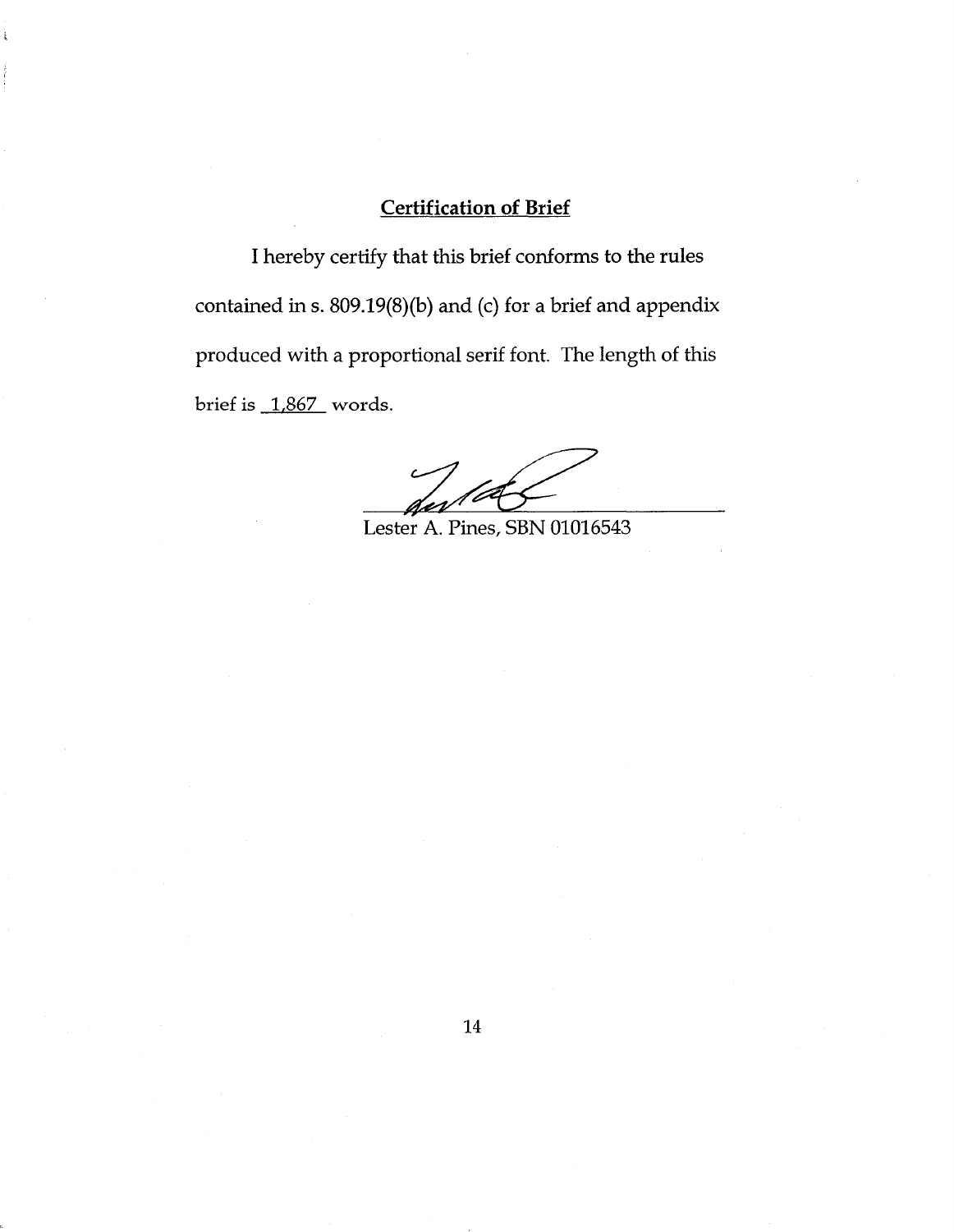### STATE OF WISCONSIN COURT OF APPEALS, DISTRICT 4

#### Case No. 2008AP001868

#### WILLIAM C. MCCONKEY,

Plaintiff-Appellant-Cross-Respondent,

vs.

**J**

**i**

**j 1**

**i**

Dane Co. Circuit Court Case No. 2007-CV-002657

J.B. VAN HOLLEN, in his role as Attorney General of Wisconsin,

Defendant-Respondent-Cross-Appellant.

#### RESPONSE BRIEF OF PLAINTIFF-APPELLANT-CROSS-RESPONDENT WILLIAM C. MCCONKEY

#### CULLEN WESTON PINES & BACH LLP

**<sup>i</sup>** Attorneys for Plaintiff-Appellant-Cross-Respondent Lester A. Pines, SBN 1016543 122 W. Washington Avenue, Suite 900 Madison, Wisconsin 53703 Telephone: (608) 251-0101

Dated: January 12, 2009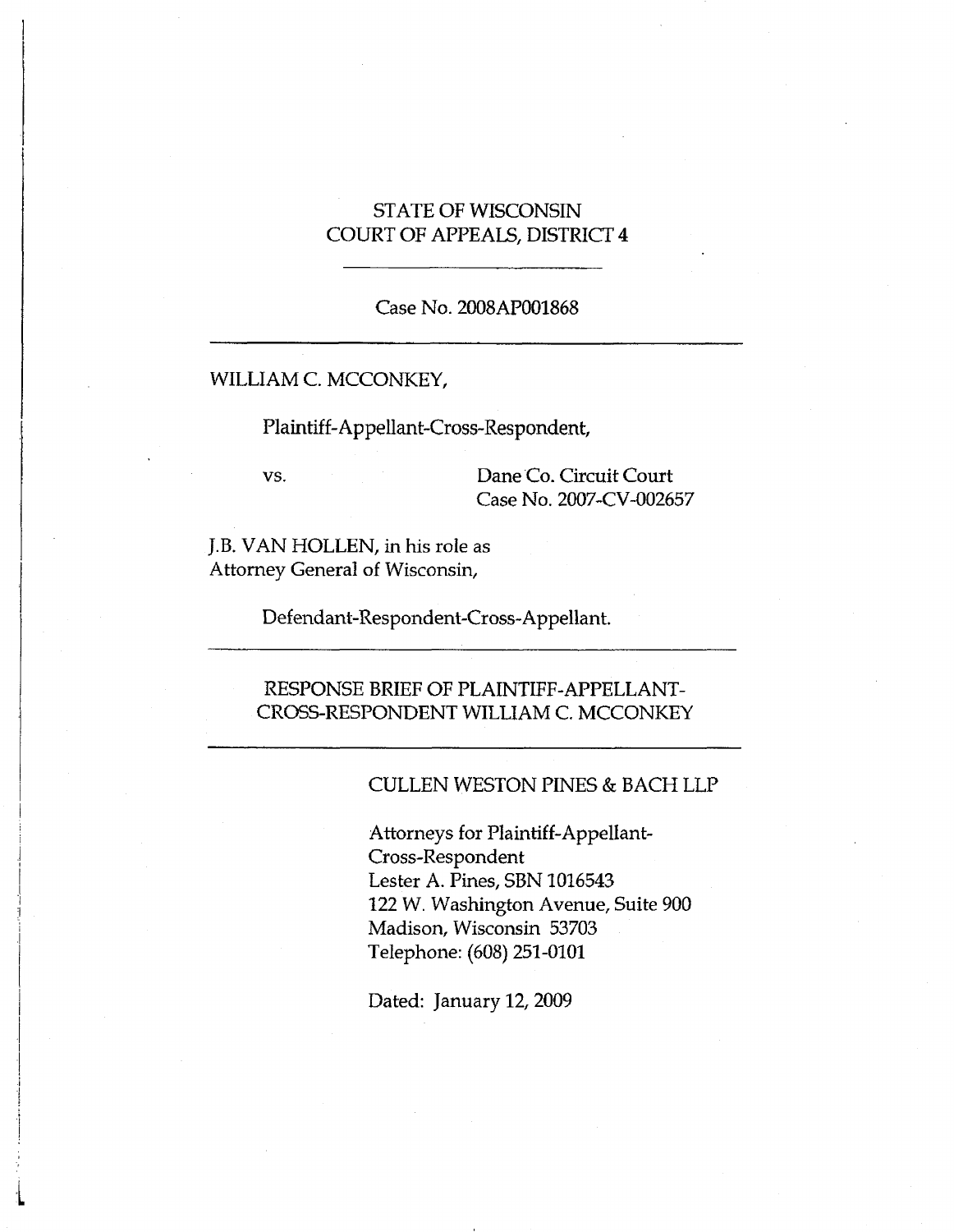## **TABLE OF CONTENTS**

| <u>Page</u>                                                                                                                                                                                                                       |  |  |  |
|-----------------------------------------------------------------------------------------------------------------------------------------------------------------------------------------------------------------------------------|--|--|--|
| TABLE OF AUTHORITIES  ii                                                                                                                                                                                                          |  |  |  |
|                                                                                                                                                                                                                                   |  |  |  |
| <b>WILLIAM MCCONKEY HAS STANDING</b><br>I.<br>TO CHALLENGE THE LEGISLATURE'S<br><b>COMPLIANCE WITH THE REQUIREMENTS</b><br>OF ARTICLE XII, SECTION 1 OF THE WISCONSIN<br>CONSTITUTION                                             |  |  |  |
| William McConkey Suffered Injury To His<br>A <sub>1</sub><br>Legally Protected Right To Vote As A Direct<br>Result Of The Failure Of The Legislature To<br>Comply With Article XII, Section 1 Of The<br>Wisconsin Constitution  1 |  |  |  |
| The Attorney General Fails To Substantiate<br>B.<br>Or Support Its Narrow Interpretation And<br>Application Of Wisconsin Law On Standing 5                                                                                        |  |  |  |
| II.                                                                                                                                                                                                                               |  |  |  |
| CERTIFICATION OF BRIEF<br>14                                                                                                                                                                                                      |  |  |  |

**-i-**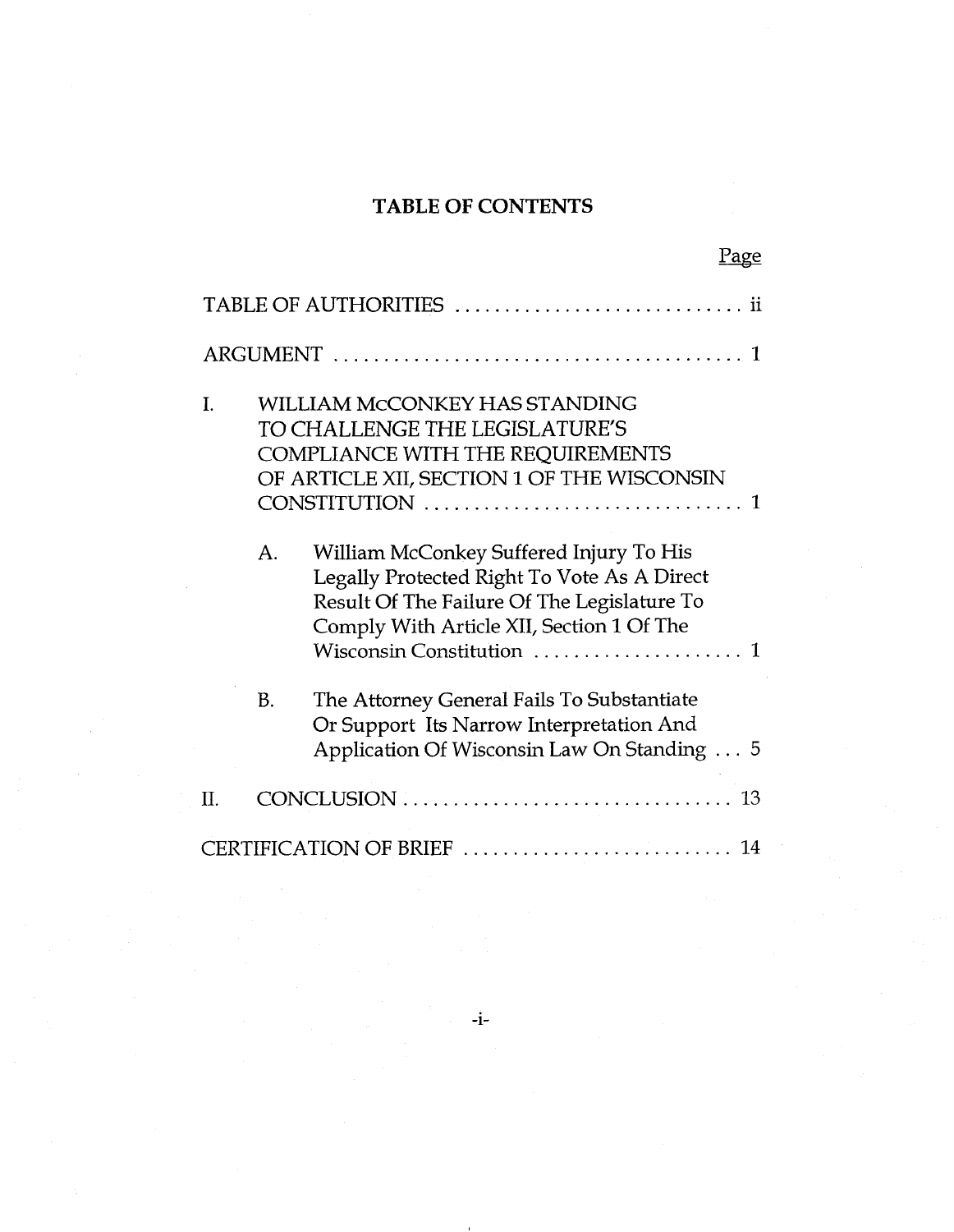## **TABLE OF AUTHORITIES**

**Cases:**

t.

| American Civil Liberties Union v. Darnell,<br>195 S.W.3d 612 (Tenn. 2006) 9-10                                                      |
|-------------------------------------------------------------------------------------------------------------------------------------|
| Baker v. Carr,                                                                                                                      |
| City of Appleton v. Town of Menasha,<br>142 Wis.2d 870, 419 N.W.2d 249 (1988) 7-8                                                   |
| Fox v. Wis. Dep't of Health and Soc. Servs.,<br>112 Wis.2d 514, 524, 334 N.W.2d 532, 537 (1983) 1                                   |
| Milwaukee Alliance Against Racist and Political Repression v.<br>Elections Board of the State of Wisconsin,                         |
| Milwaukee Brewers Baseball Club v. Wis. Dep't<br>of Health and Soc. Servs.,<br>130 Wis. 2d 56, 65, 387 N.W.2d 245, 248-49 (1986)  1 |
| Wisconsin's Envtl. Decade, Inc. v. Pub. Serv. Comm'n of Wis.,<br>69 Wis. 2d 1, 10, 230 N.W.2d 243, 248 (1975)  1                    |
| <b>Wisconsin Constitution</b>                                                                                                       |

Article XII, Section 1 **1000 1000 1000 1000 1000 1000 1000 1000 1000 1100 1100 1100 1100 1100 1100 1100 1100 1100 1100 1100 1100 1100 1100 1100 1100 1100 1100 1100 11**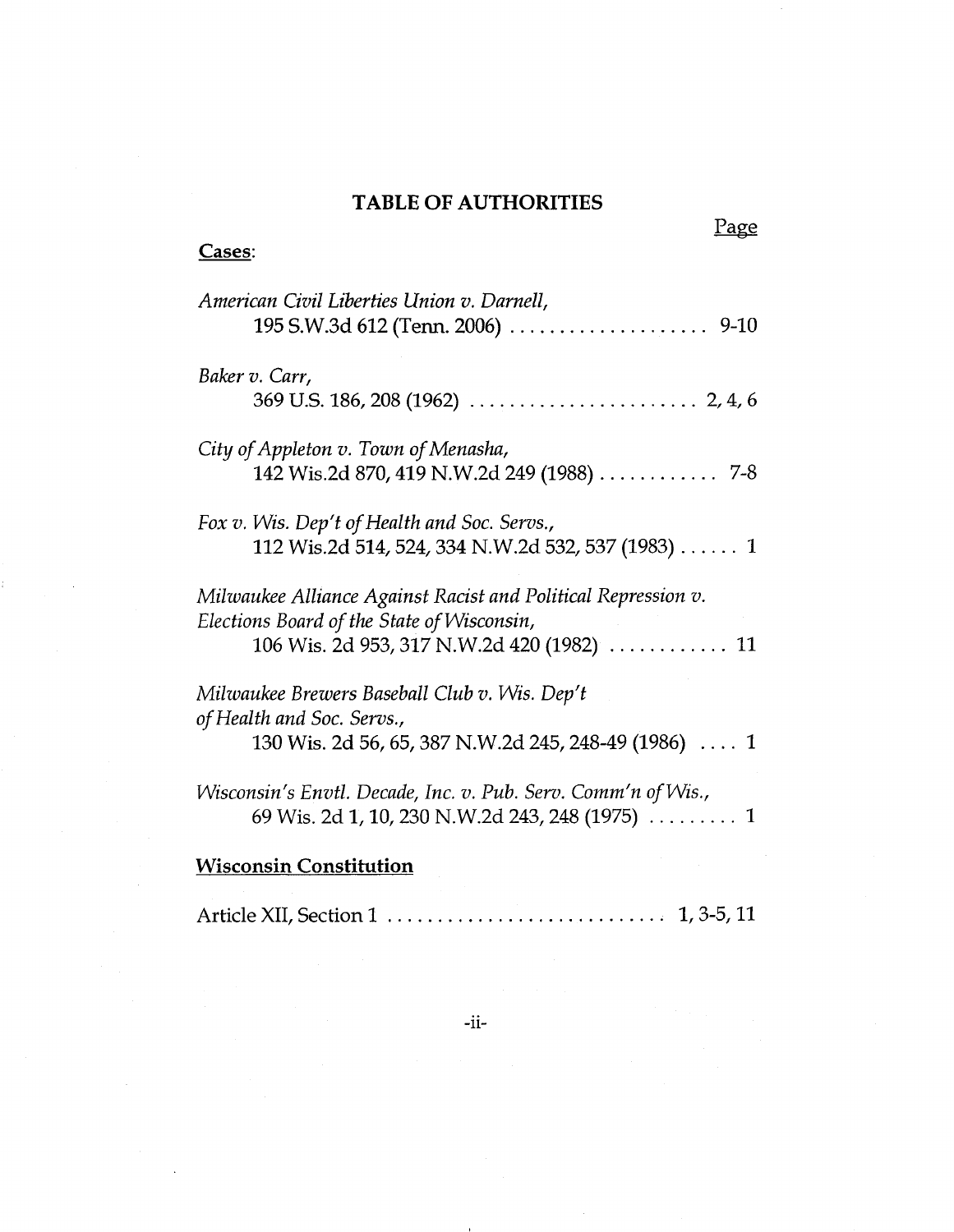#### **ARGUMENT**

### **I. WILLIAM McCONKEY HAS STANDING TO CHALLENGE THE LEGISLATURE'S COMPLIANCE WITH THE REQUIREMENTS OF ARTICLE XII, SECTION 1 OF THE WISCONSIN CONSTITUTION.**

**William McConkey Suffered Injury To His Legally Protected Right To Vote As A Direct Result Of The Failure Of The Legislature To Comply With Article XII, Section 1 Of The Wisconsin Constitution. A.**

To satisfy the standing requirement in Wisconsin, a plaintiff must allege that the action at issue directly caused injury to a legally protected interest of the plaintiff. *Milwaukee Brewers Baseball Club v. Wis. Dep't of Health and Soc. Servs.*, 130 Wis. 2d 56,65,387 N.W.2d 245,248-49 (1986); *Wisconsin's Envtl. Decade, Inc. v. Pub. Serv. Comm'n ofWis., 69* Wis. 2d 1,10,  $230$  N.W.2d  $243$ ,  $248$  (1975). The law of standing is construed liberally, and even a "trifling interest" may be sufficient where actual injury is demonstrated. *Milwaukee Brewers Baseball Club,* 130 Wis. 2d at 64,387 N.W.2d at 248; *Fox v. Wis. Deft ofHealth*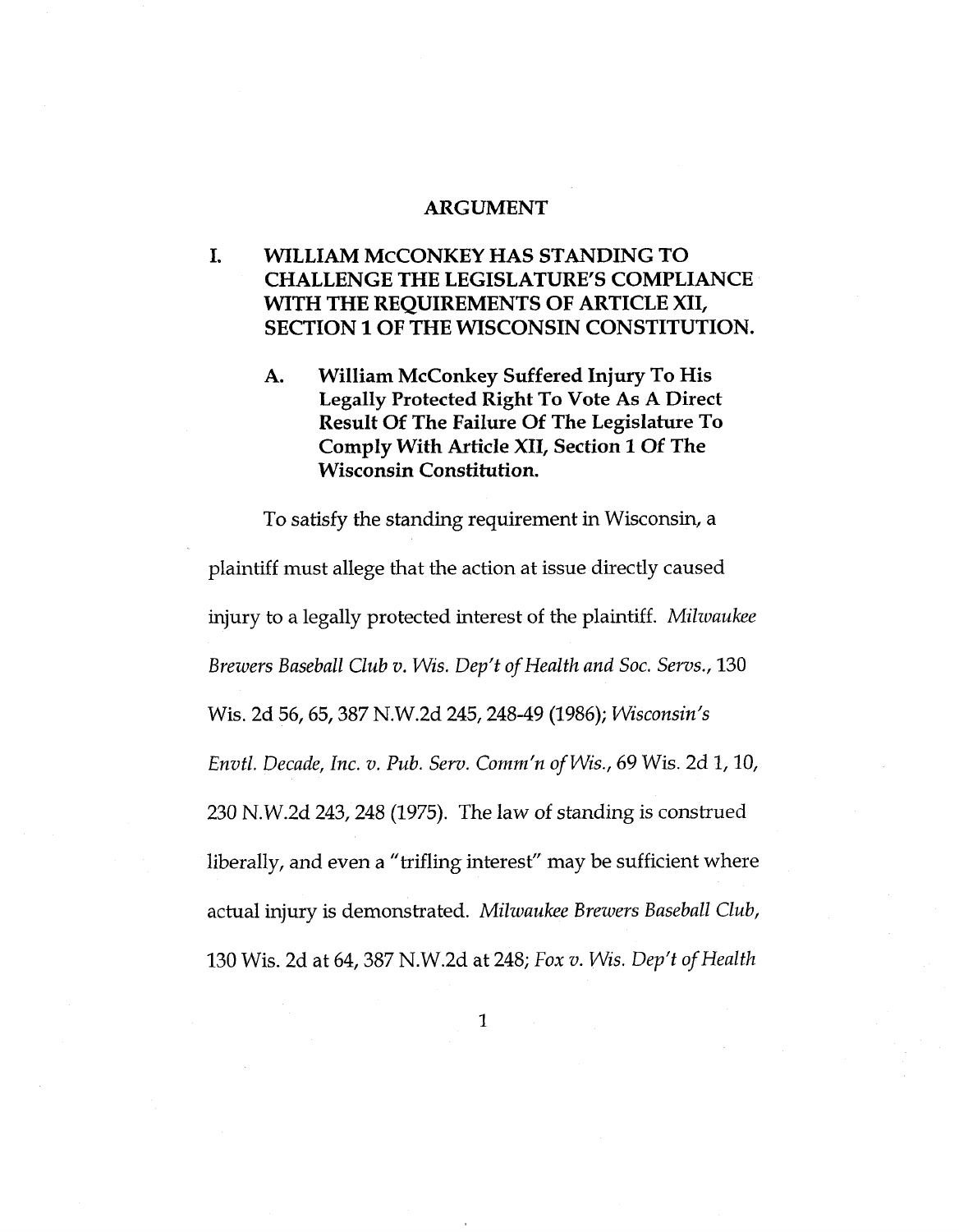*and Soc. Sews.,* 112 Wis.2d 514,524,334 N.W.2d 532,537 (1983).

A citizen's right to vote without arbitrary impairment by the state has been judicially recognized as a legally protected interest. *Baker v. Carr*, 369 U.S. 186, 208 (1962). A court need not decide whether a plaintiff challenging state action relating to voting rights will ultimately prevail in order to find that the plaintiff has standing. *Id.* Instead, an action to protect a citizen's right to vote is sufficient to establish standing because the plaintiff is asserting a direct and adequate interest in maintaining the effectiveness of his vote. *Id.*

Here, William McConkey ("McConkey") suffered injury to his legally protected right to vote where the Legislature submitted to voters two proposed constitutional amendments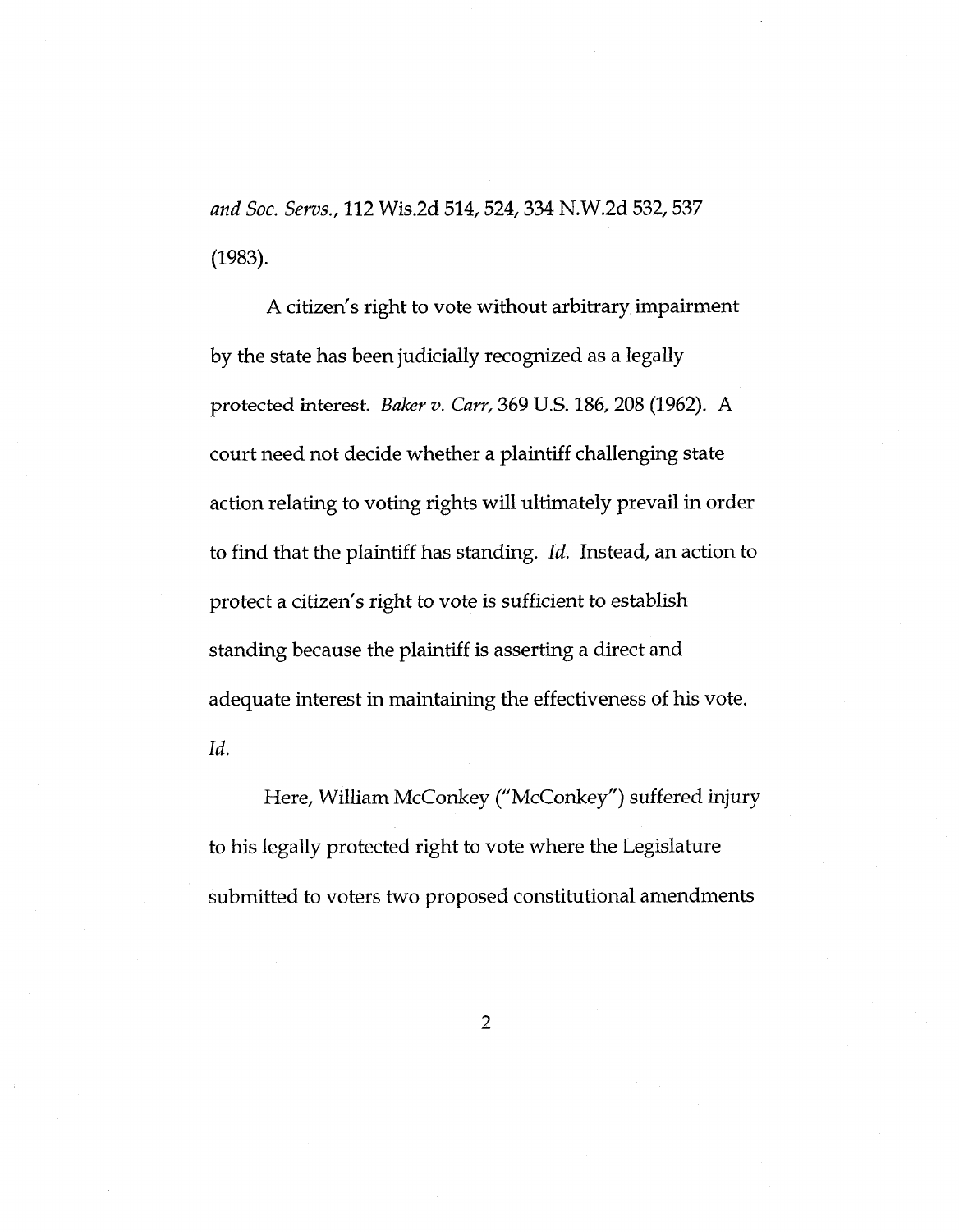a majority of "no" votes. Thus, McConkey's position on one or both questions could have succeeded.

The ultimate outcome if the constitutional amendment had been properly presented as two distinct amendments is not at issue for purposes of the standing argument, and McConkey need not prove that the outcome would have been different in order to satisfy standing requirements. It is unnecessary to decide whether a plaintiff's allegations of impairment of his vote will ultimately entitle him to relief in order to find that the plaintiff has standing. *Baker,* 369 U.S. at 208. Instead, as the preceding discussion demonstrates, if the amendments had been properly presented to the voters, the outcome could have been different. The effectiveness of McConkey's vote was directly imperiled, if not impaired, by the failure of the Legislature to comply with Article XII,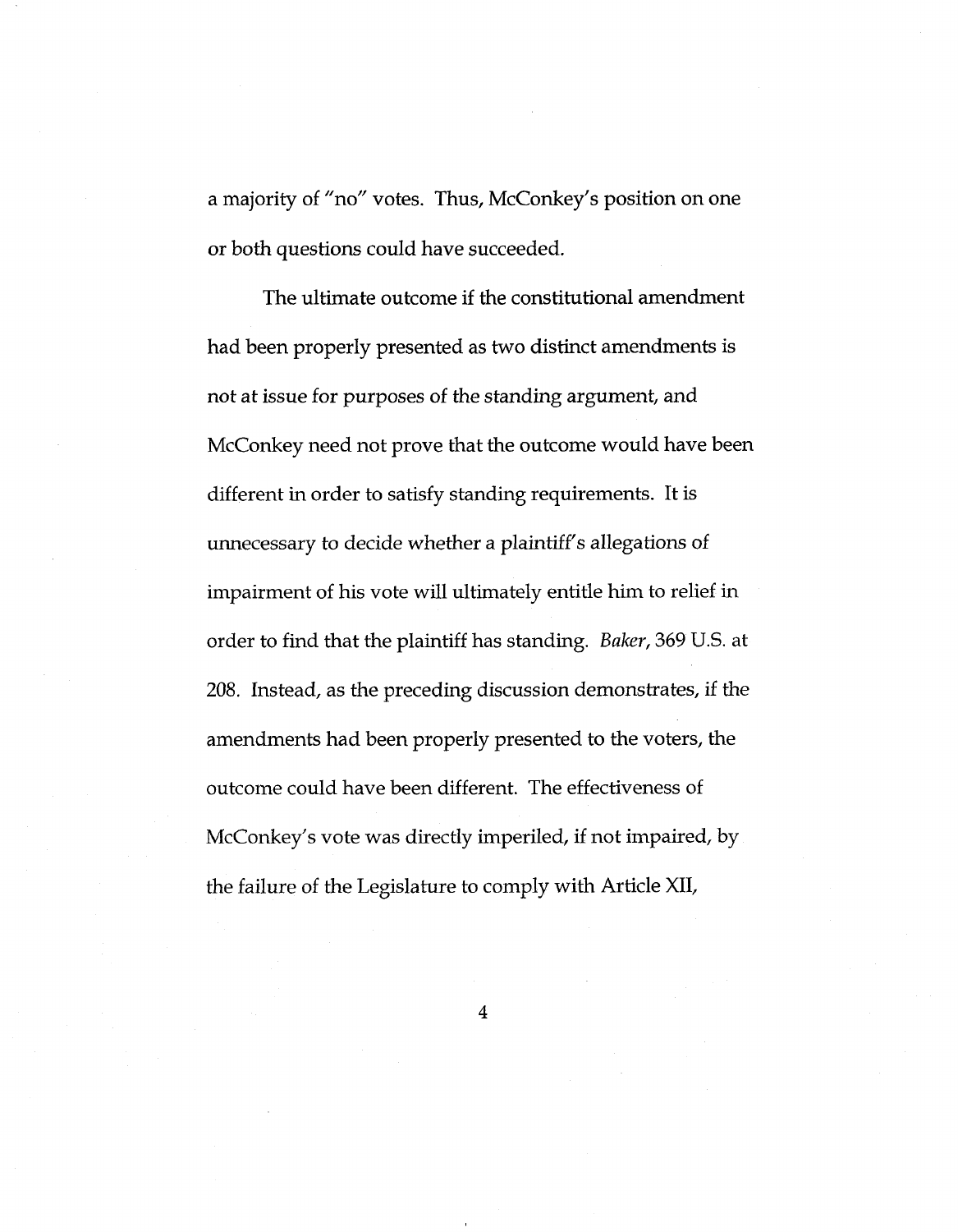Section 1 of the Wisconsin Constitution. That alone is sufficient to establish standing.

#### **The Attorney General Fails To Substantiate Or Support Its Narrow Interpretation And Application Of Wisconsin Law On Standing. B.**

The Attorney General argues that because McConkey would have voted "no" on both questions if the two amendments had been presented separately, he was not harmed by the presentation of both amendments as one ballot measure. (Brief of Cross-Appellant at 4). However, the Attorney General's position is narrow and reflects a failure to consider the very real and substantial effect on the effectiveness of McConkey's vote caused by the Legislature's failure to comply with the Wisconsin Constitution. The Attorney General argues that how other voters may have voted is immaterial because, in his narrow view, only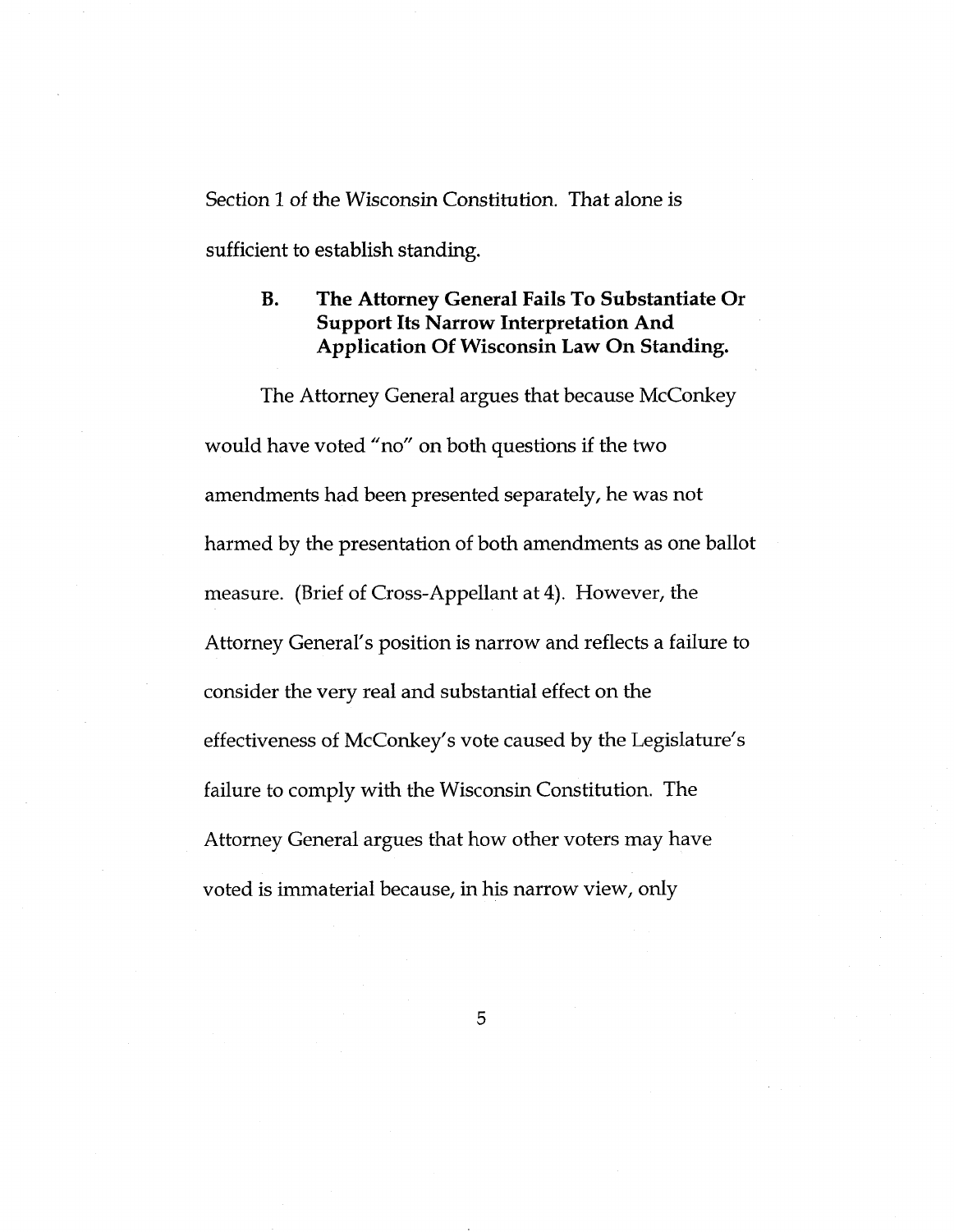McConkey's inability to vote as he wished would establish a direct and personal injury. (Brief of Cross-Appellant at 6).

The Attorney General misses the point. The injury to McConkey is not that he was unable to vote as he would have if the constitutional amendments had been properly presented as two separate questions; instead, the injury to McConkey is to the *effectiveness* of his vote—a legally protected interest recognized by the United States Supreme Court in *Baker v. Carr.*

The Attorney General first asserts that a voter is treated in the same manner as a taxpayer for purposes of standing. and thus a voter, like a taxpayer, must allege an injury different than that sustained by the general public. (Brief of Cross-Appellant at 5). However, the Attorney General does not provide the court with any application of this principle by Wisconsin courts; in fact, the only case cited by the Attorney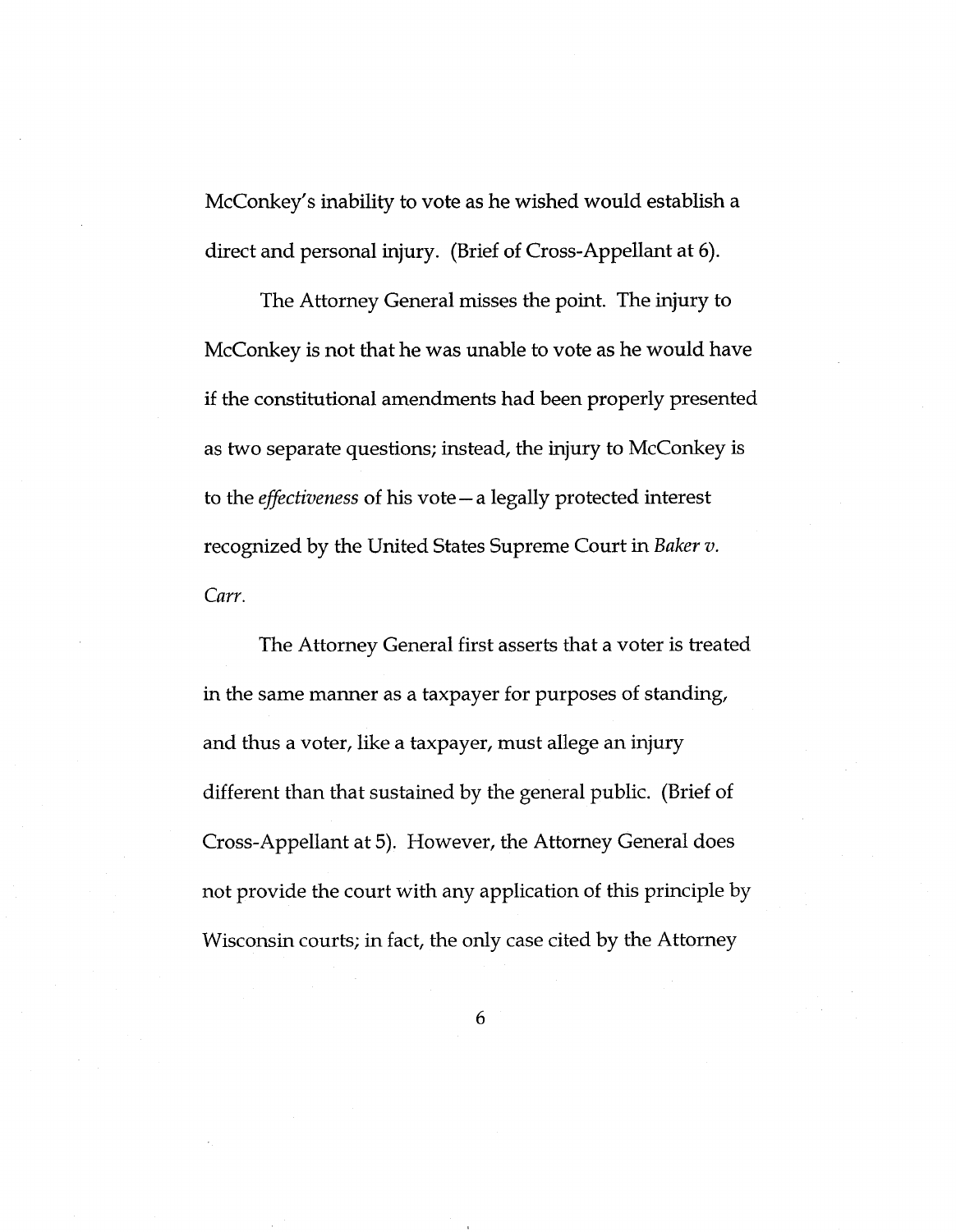General is from a Tennessee state appellate court. The Attorney General has presented no mandatory authority requiring a court in this state to treat a voter the same as a taxpayer and require the plaintiff to allege an injury different than that sustained by the general public. Therefore, this assertion should be rejected.

Even if the court adopts the Tennessee position asserted by the Attorney General, McConkey has satisfied the standard for taxpayer standing established by the Wisconsin Supreme Court, *see City ofAppleton v. Town ofMenasha,* 142 Wis.2d 870, 419 N.W.2d 249 (1988), because <sup>a</sup> taxpayer standing if the taxpayer alleges even a slight injury.

[Cjourts are disposed toward granting standing to individual taxpayers seeking to challenge the constitutionality of statutes relating to governmental powers that affect them as individuals.... [Ujnless <sup>a</sup> taxpayer has standing to make the challenge in state courts, no one else would be able to do so.... [IJf an injured taxpayer is denied standing to challenge the constitutionality of a statute, the legislature could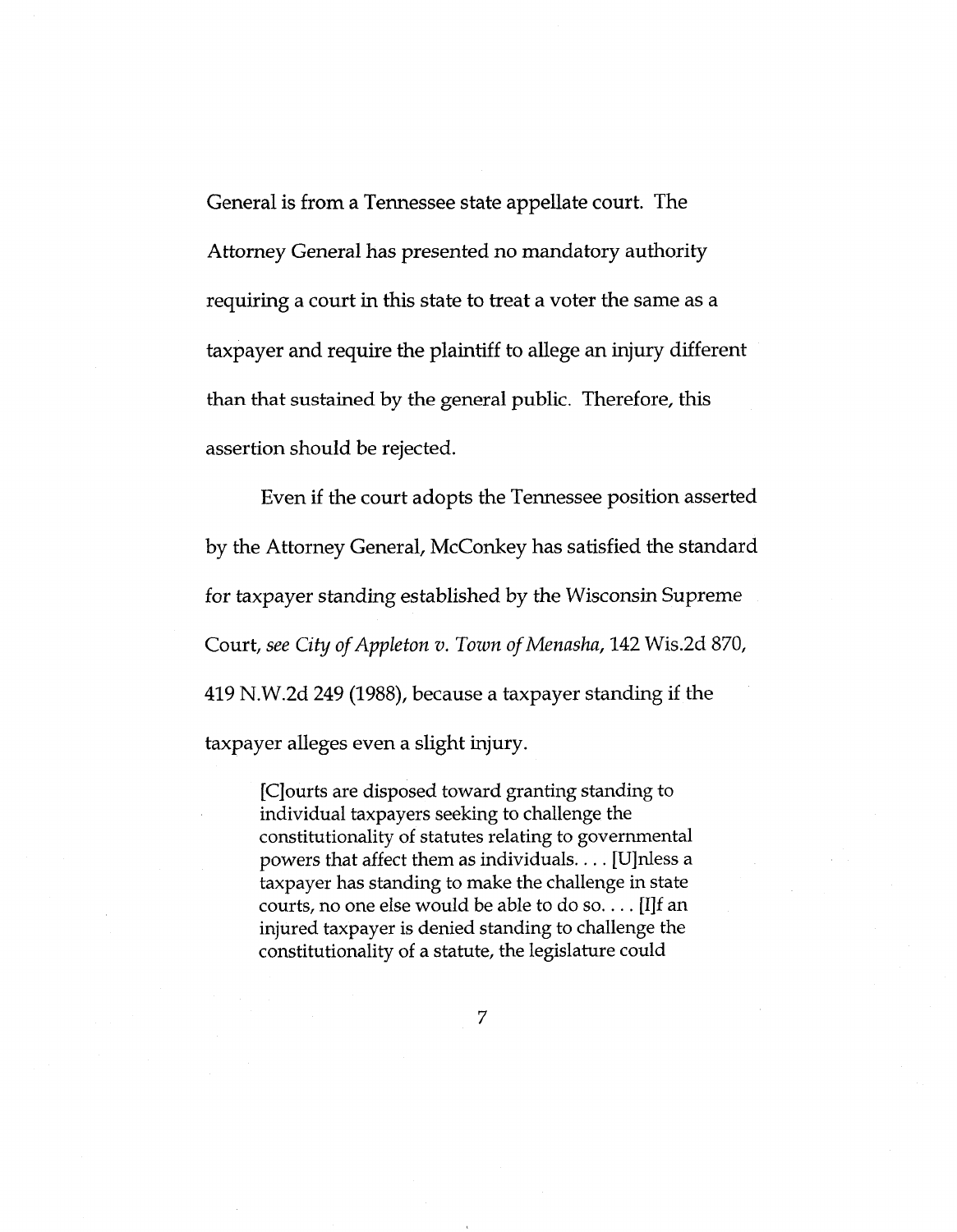violate the constitutional limitations of its powers ... with impunity.

142 Wis.2d at 878; 419 N.W.2d at 252.

"The fact that the ultimate pecuniary loss to the individual taxpayer may be almost infinitesimal is not controlling." 142 Wis.2d at 879-80; 419 N.W.2d at 253. "[A] taxpayer has standing to challenge the constitutionality of a statute on behalf of himself and all similarly situated taxpayers if he has a direct and personal pecuniary interest in the litigation." 142 Wis.2d at 883; 419 N.W.2d at 254.

That standard is easily satisfied here, where McConkey suffered a direct and personal injury to the effectiveness of his vote. The fact that thousands of other individuals who also voted on the amendment share the same interest is immaterial; it is sufficient that McConkey is challenging the constitutionality of state action "on behalf of himself and all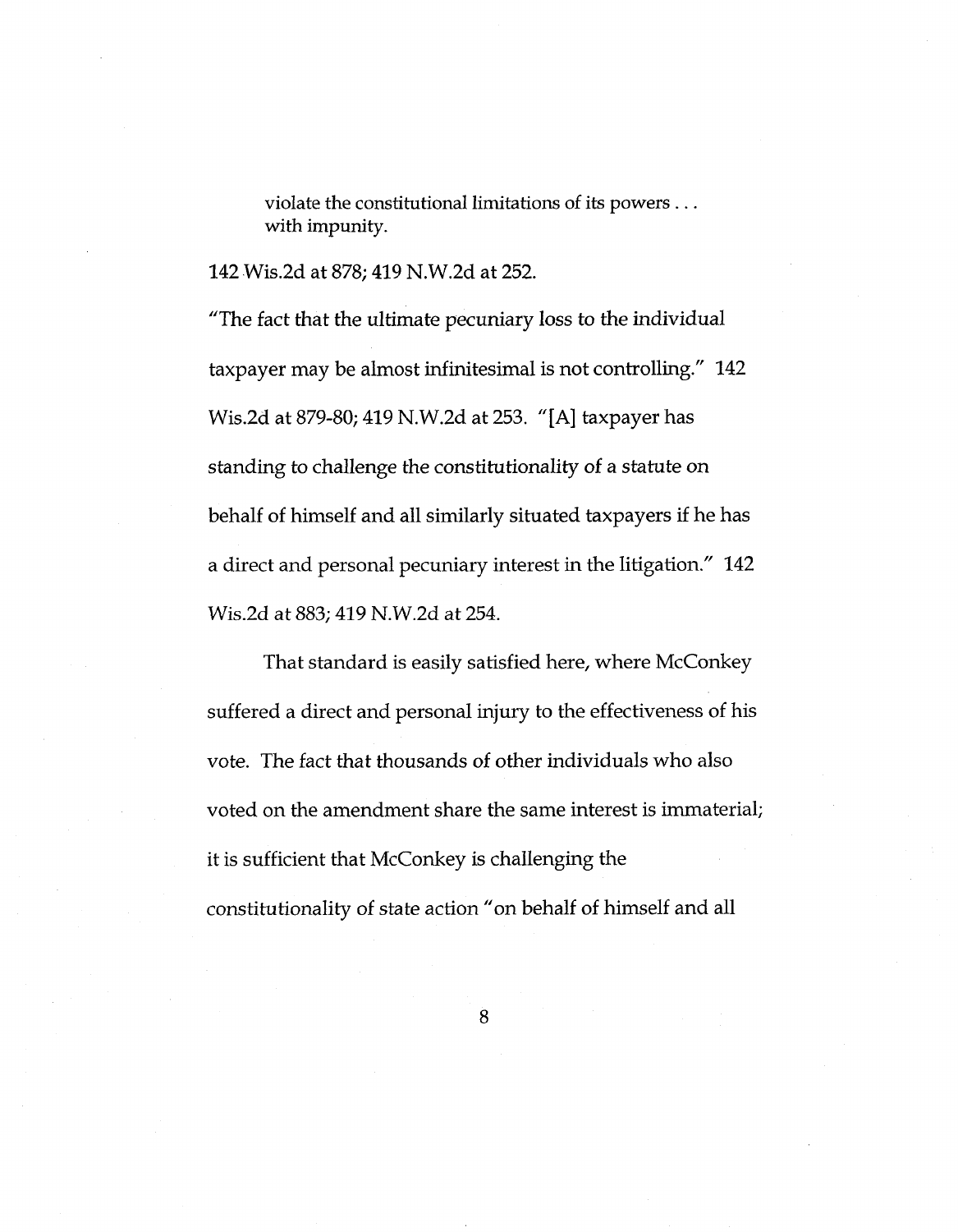similarly situated taxpayers" and he has a direct and personal interest in protecting the effectiveness of his vote.

The Attorney General next asserts that McConkey is similar to the plaintiffs in *American Civil Liberties Union v. Darnell,* 195 S.W.3d 612 (Tenn. 2006), a case in which the court rejected the plaintiffs' challenge to Tennessee's marriage amendment. (Brief of Cross-Appellant at 6). However, the only similarity between McConkey and the plaintiffs in *Darnell* is that both challenged a marriage amendment. *Darnell* is completely inapposite here.<sup>2</sup>

In *Darnell,* the plaintiffs challenged a constitutional amendment where the state legislature failed to follow constitutional publication requirements. 195 S.W.3d at 622. The court found that the plaintiffs lacked standing because the purpose of the publication requirement was to give notice of

<sup>2</sup> Furthermore, *Darnell* is a decision by a foreign state court which is not mandatory authority in this court.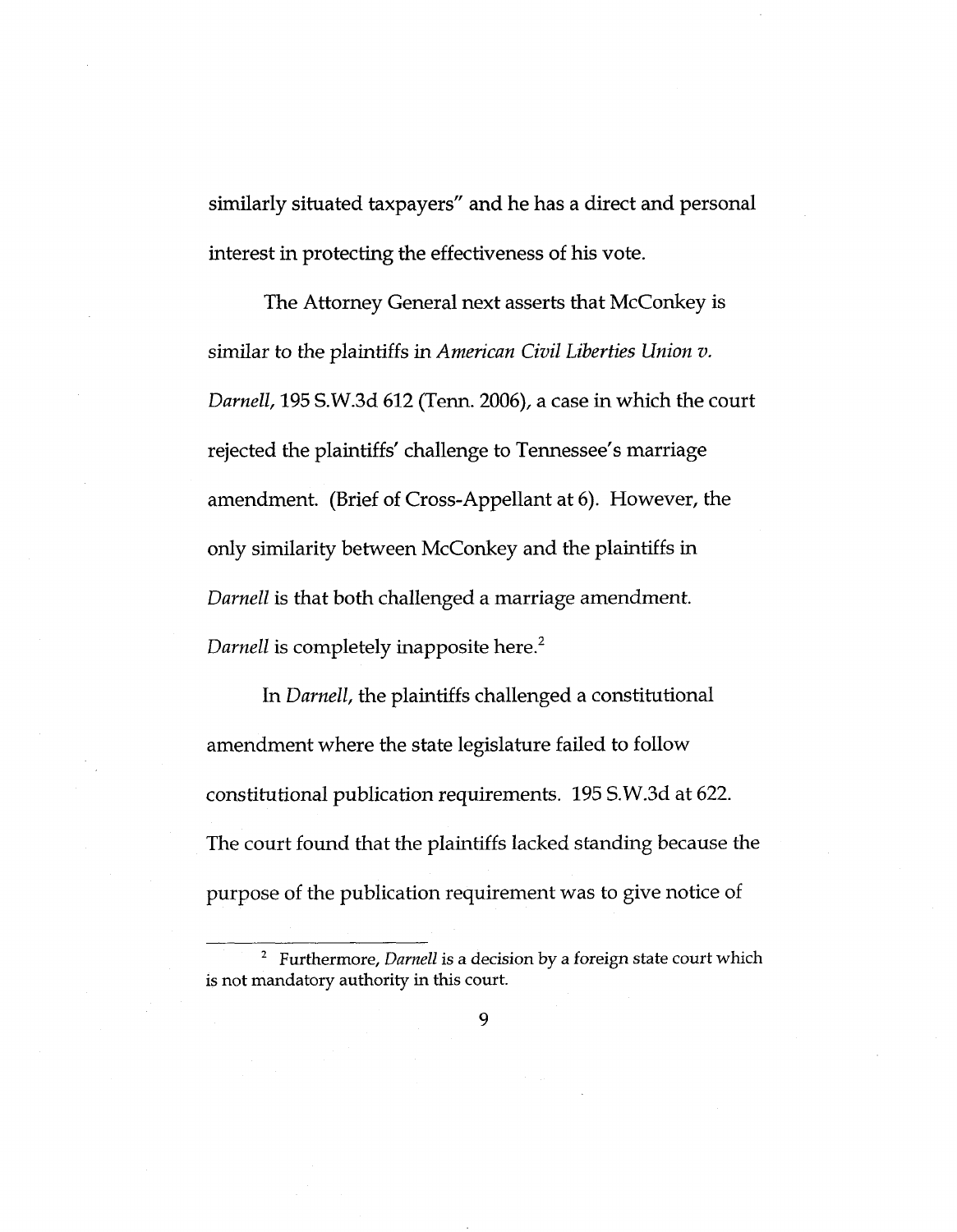the proposed amendment to voters; the plaintiff-voters had learned of the amendment through other means, and had thus received notice, so they suffered no injury protected by the constitutional provision. *Id.*

On the contrary, in this case, as the Attorney General admits, "the single-subject rule is not a mere formality but is necessary to ensure that the votes accurately reflect voter preferences on the issues being presented to them. When two separate amendments are presented in one ballot question, a voter who supports one but not the other is deprived of his ability to truly express his preferences." (Brief of Cross-Appellant at 8). While McConkey was effectively able to vote "no" on both amendments, he was injured through the diminishment in the effectiveness of his vote because others who desired to vote "yes" on one amendment and "no" on another were deprived of that opportunity, thus possibly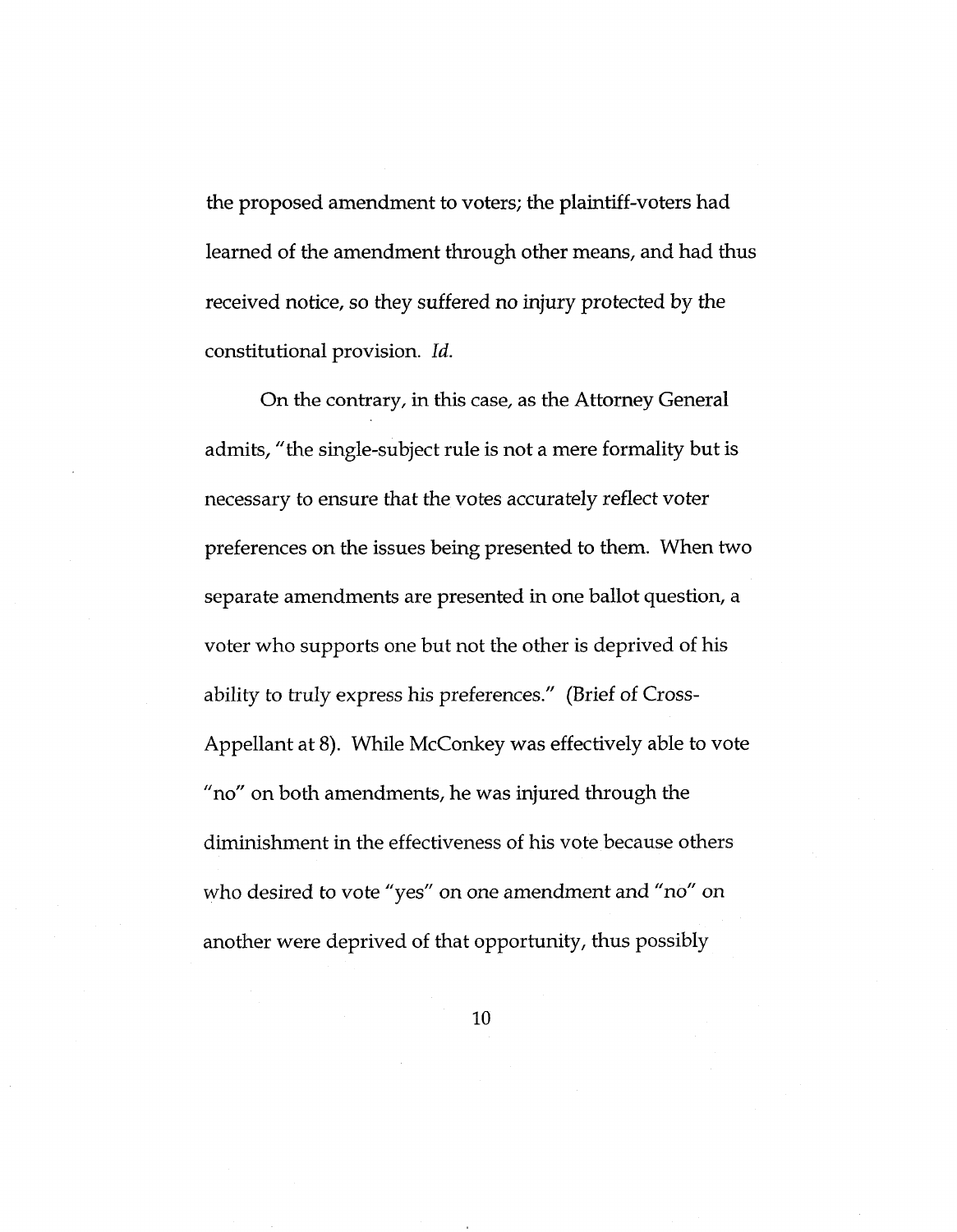reducing the number of "no" votes for one or both amendments. That was not the situation in *Darnell,* where the plaintiffs still received notice of the proposed amendment; McConkey's "no" vote did not carry the same weight as it would have if others had been able to vote "yes" on one amendment and "no" on the other. Accordingly, his legally protected interest in voting was directly injured through the failure of the Legislature to comply with the Wisconsin Constitution.

In the most recent case interpreting Article XII, Section <sup>1</sup> of the Wisconsin Constitution, *Milwaukee Alliance Against Racist and Political Repression v. Elections Board ofthe State of Wisconsin,* 106 Wis. 2d 953, 317 N.W.2d 420 (1982), the plaintiff, a political organization—not a voter, had standing to challenge an alleged improperly submitted mixed constitutional amendment under Article XII, Section 1.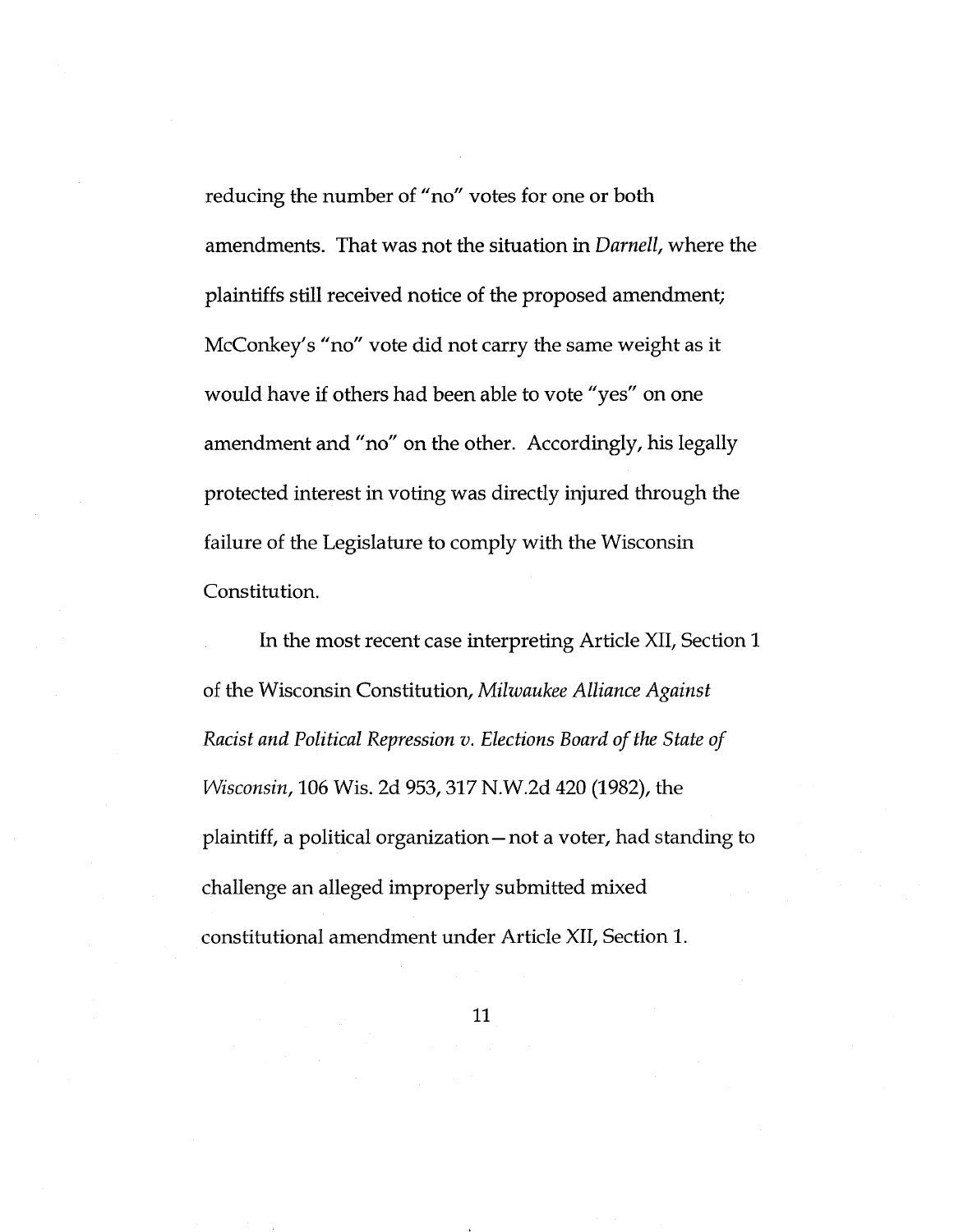Accordingly, there is not a doubt that McConkey, an individual who actually voted has standing to make such a claim.

Judge Niess was correct when he said:

... I agree that standing is to be liberally construed. I believe that, absent the guidance of Supreme Court precedent precisely on point, I have to kind of reach out and look at the policy reasons behind standing. Here I believe that there is a demonstrated injury to any voter who is required to vote on an amendment that is constitutionally defective. It may not be any different from any other voter, but it may very well be.

But I don't believe that we need to distinguish one voter from another, and the reason for that is that voting is the bedrock, the very lifeblood of the democracy that we live in, and it needs to be protected above all, I think, and if we do not have <sup>a</sup> completely open and constitutionally valid voting process, then it sets all kinds of potential harms in play.

And so this isn't just a trifling interest because he could have voted no - - because he voted no or would have voted no on both of them. Every voter is entitled to a constitutionally, procedurally valid amendment and is harmed, has a civil right violated when that does not occur.

(R. 55, pp. 27-28)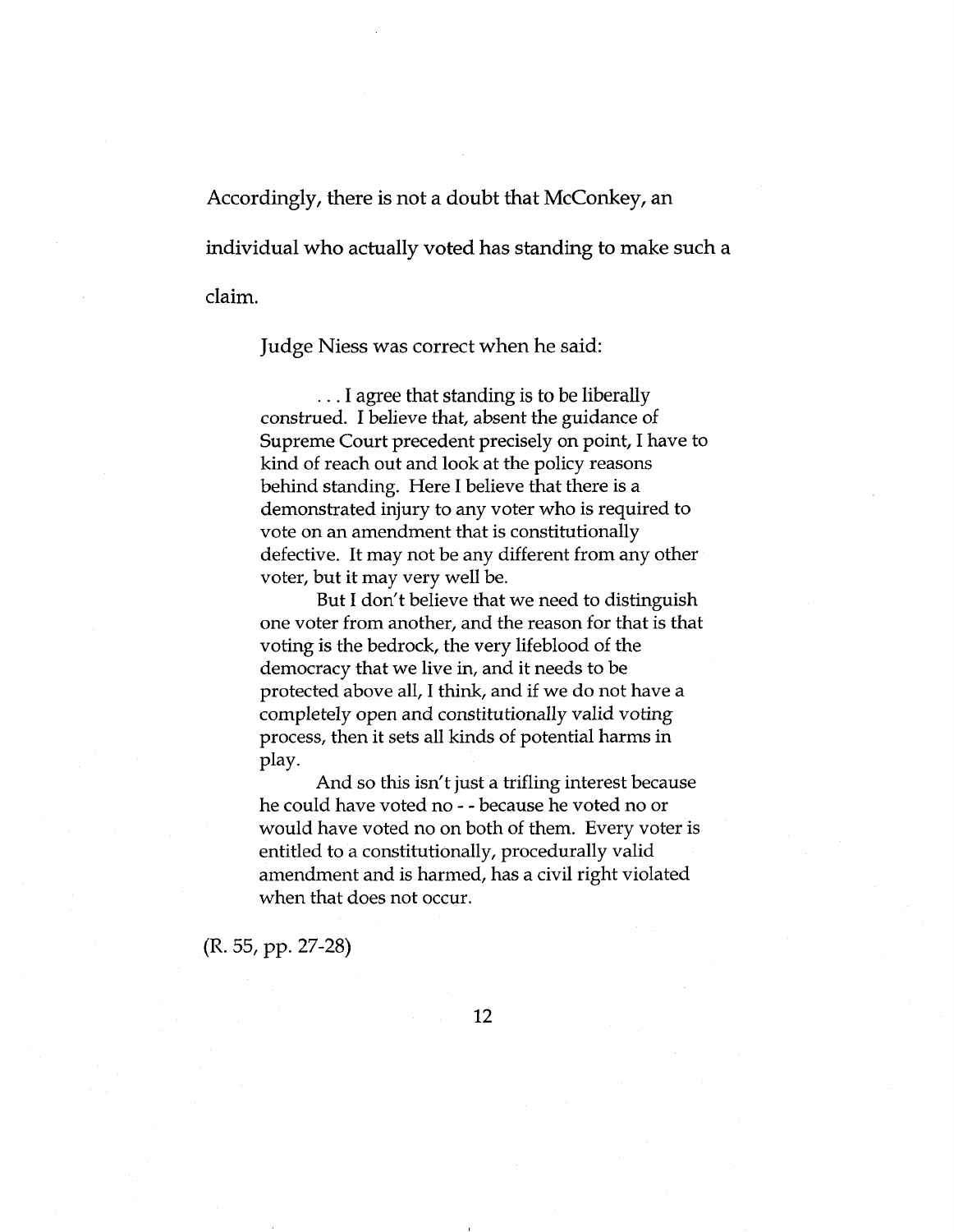### **II. CONCLUSION.**

The Court should affirm the decision of the circuit court on the standing issue.

Dated this 12<sup>th</sup> day of January, 2009.

Respectfully submitted:

CULLEN WESTON PINES & BACH LLP

 $By:$ 

Lester A. Pines, SBN 1016543 Attorneys for Plaintiff-Appellant-Cross-Respondent